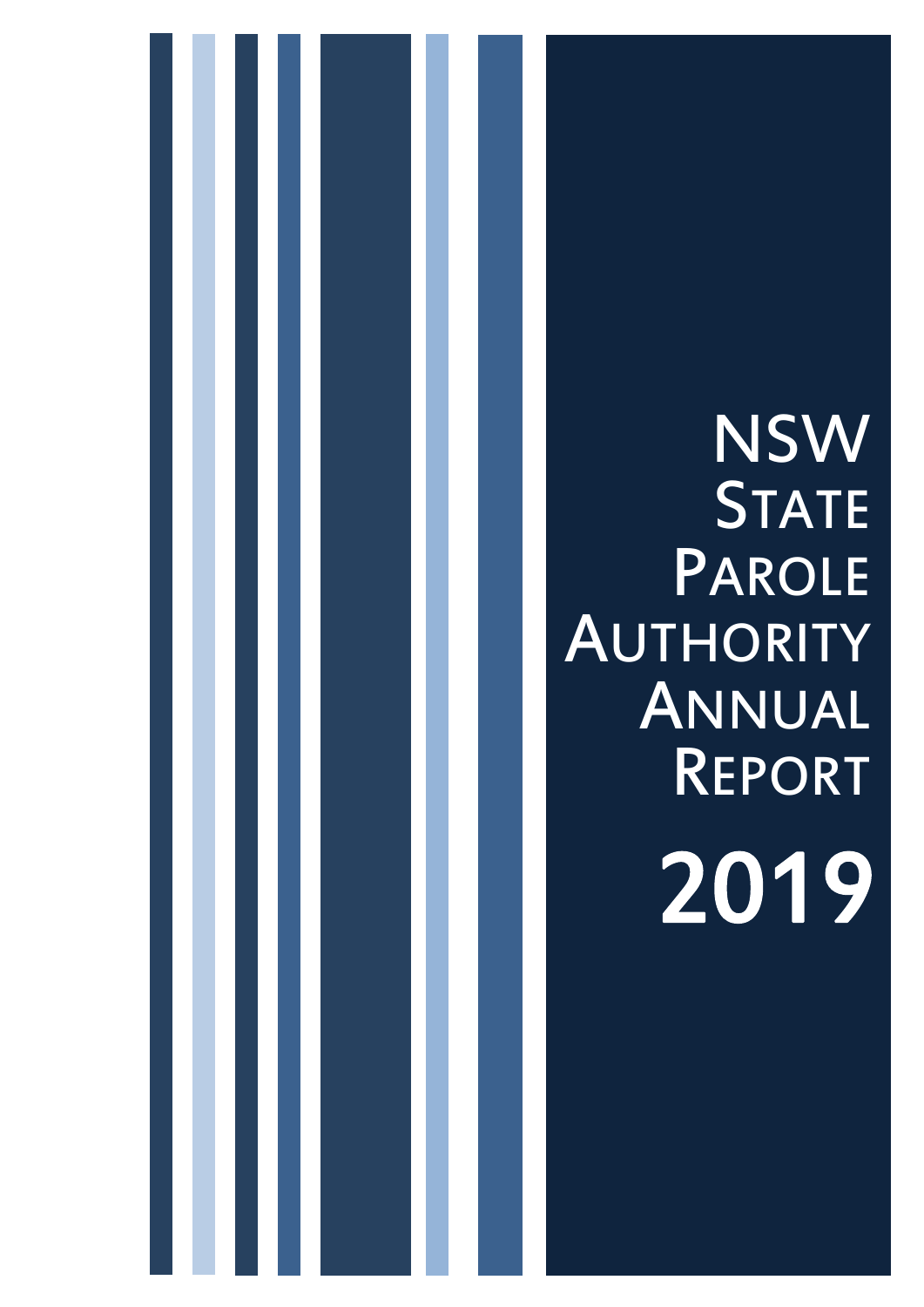The Hon. Anthony Roberts MP Minister for Counter Terrorism and Corrections 52 Martin Place SYDNEY NSW 2000

Dear Minister

In accordance with Section 192 of the *Crimes (Administration of Sentences) Act, 1999*, I have the pleasure in submitting to you, for the information of Parliament, the report of the NSW State Parole Authority for the period 1 January 2019 to 31 December 2019.

Yours faithfully

Desnear

DAVID FREARSON, SC **Chairperson** 11 November 2020

#### **NSW State Parole Authority**

 Justice Precinct Offices Level 3, 160 Marsden Street PARRAMATTA NSW 2150 P: (02) 8688 3635 F: (02) 8688 3699 E: Secretary.ParoleBoard@justice.nsw.gov.au Court 1A, Level 1 Sydney West Trial Courts 6 George Street PARRAMATTA NSW 2150

W: http://www.paroleauthority.nsw.gov.au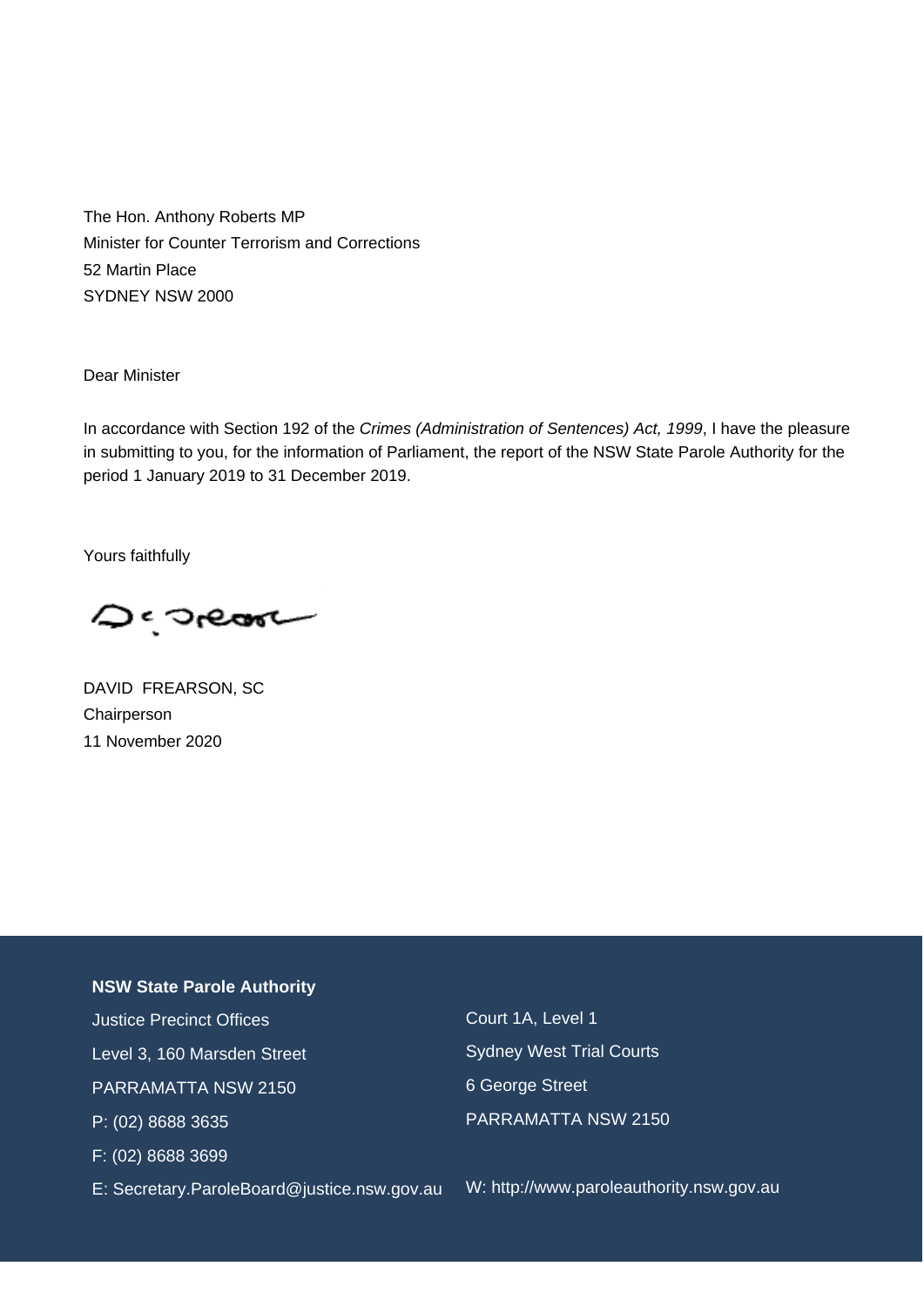# Table of Contents

| <b>Function</b>                   |   |  |
|-----------------------------------|---|--|
| <b>Who We Are</b>                 | 4 |  |
| What We Do                        | 4 |  |
| <b>SPA vs Statutory Orders</b>    | 4 |  |
| How We Do It                      | 5 |  |
| <b>What We Consider</b>           | 5 |  |
| <b>Victims</b>                    | 6 |  |
| <b>Serious Offenders</b>          | 6 |  |
| <b>Manifest Injustice</b>         | 7 |  |
| <b>Suspension of Parole Order</b> | 7 |  |
| <b>Parole Supervision</b>         | 8 |  |
| <b>How Orders are Revoked</b>     | 8 |  |

2019 Snapshot \_\_\_\_\_\_\_\_\_\_\_\_\_\_\_\_ 9

| Activity ___            | 10        |
|-------------------------|-----------|
| <b>Cases Considered</b> | 10        |
| Parole Ordered          | 11        |
| <b>Parole Refused</b>   | 11        |
| Parole Revoked          | 12        |
| Parole - Other Matters  | $13 - 15$ |

| <b>Serious Offenders</b>           | 16 |
|------------------------------------|----|
| <b>Appeals</b>                     | 17 |
| <b>Reintegrated Home Detention</b> | 18 |
| <b>Intensive Correction Orders</b> | 19 |

| Membership __               | 20        |
|-----------------------------|-----------|
| Judicial                    | $20 - 21$ |
| Community                   | $22 - 25$ |
| Official                    | 25        |
| <b>The Secretariat</b>      | 26        |
|                             |           |
| <b>Corporate Governance</b> | 27        |

| <b>CSNSW</b> | <b>Corrective Services NSW</b>          |
|--------------|-----------------------------------------|
| <b>SPA</b>   | <b>State Parole Authority</b>           |
| <b>SORC</b>  | <b>Serious Offenders Review Council</b> |
| <b>ICO</b>   | <b>Intensive Correction Order</b>       |
| <b>RHD</b>   | <b>Reintegration Home Detention</b>     |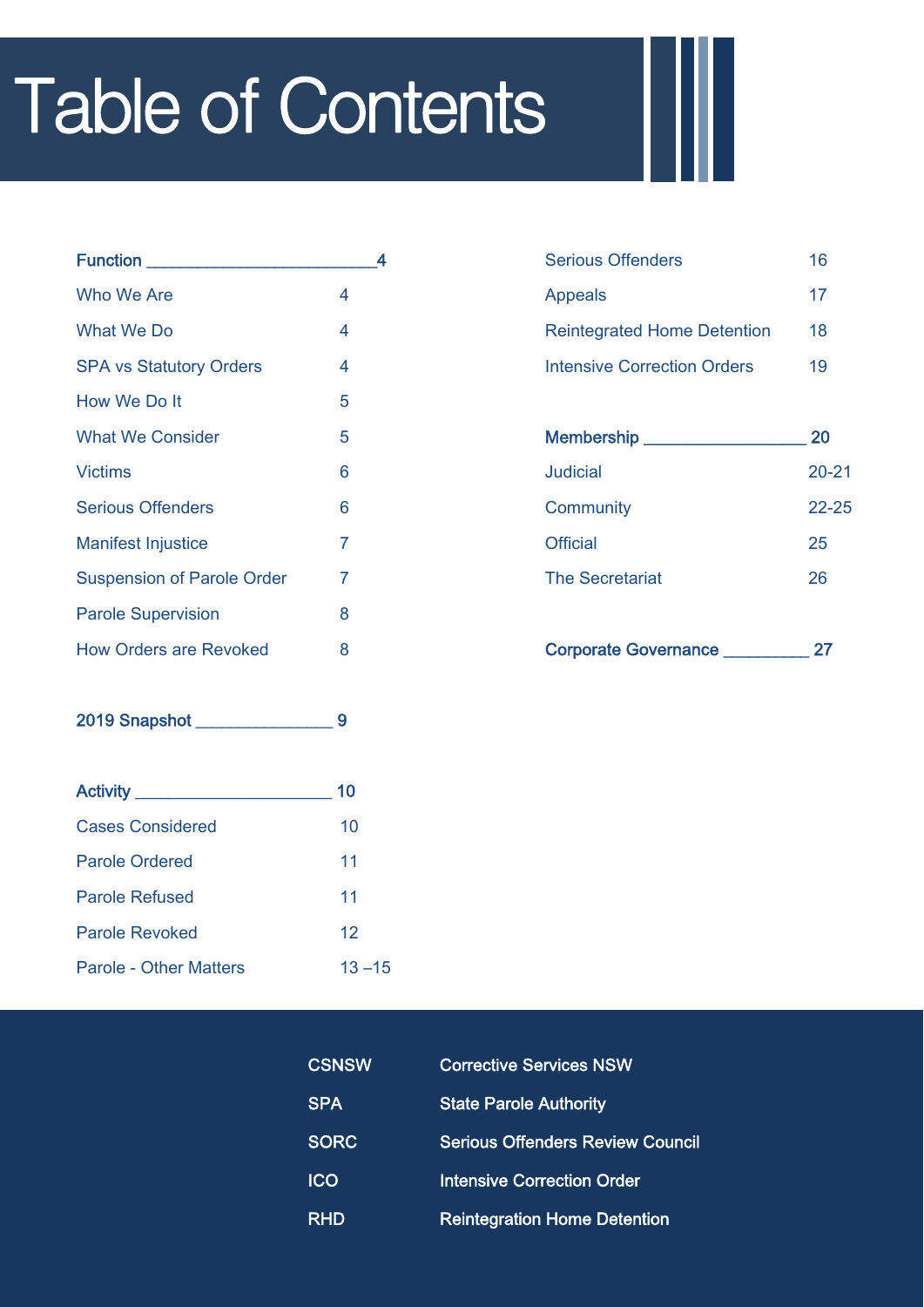## **Who we are**

The NSW State Parole Authority (SPA) is an independent statutory authority governed primarily by the *Crimes (Administration of Sentences) Act 1999*.

The SPA consists of Judicial, Official and Community members who sit in five member divisions (panels).

### **What we do**

The SPA's role is the protection of the community through determining whether offenders can be safely released into, or remain in, the community. The Parole Authority make decisions in relation to:

- the supervised, conditional release of offenders from custody on parole, only where the sentence is greater than three years with a non parole period
- the conditions of release for these offenders
- $\bullet$  the revoking of any NSW parole orders
- the revoking, substituting or reinstating of intensive correction orders

## State Parole Authority Parole vs **Statutory Parole**

A "non-parole period" is a minimum term of imprisonment set by the Court at the time of sentence. During the non-parole period an offender is not eligible to be released from a correctional centre.

The State Parole Authority considers the release to parole of all inmates who have total sentences of more than three years and a non-parole period, as specified by the Court.

The *Crimes (Sentencing Procedures) Act 1999* prescribes that if a court sentences an inmate to a term of imprisonment of three years or less with a non parole period, the court must issue a parole order and set the parole conditions. This is known as a statutory parole order.

Subject to appropriate post release plans approved by Community Corrections, the inmate will be released from custody 'automatically', i.e. at the expiration of the non-parole period.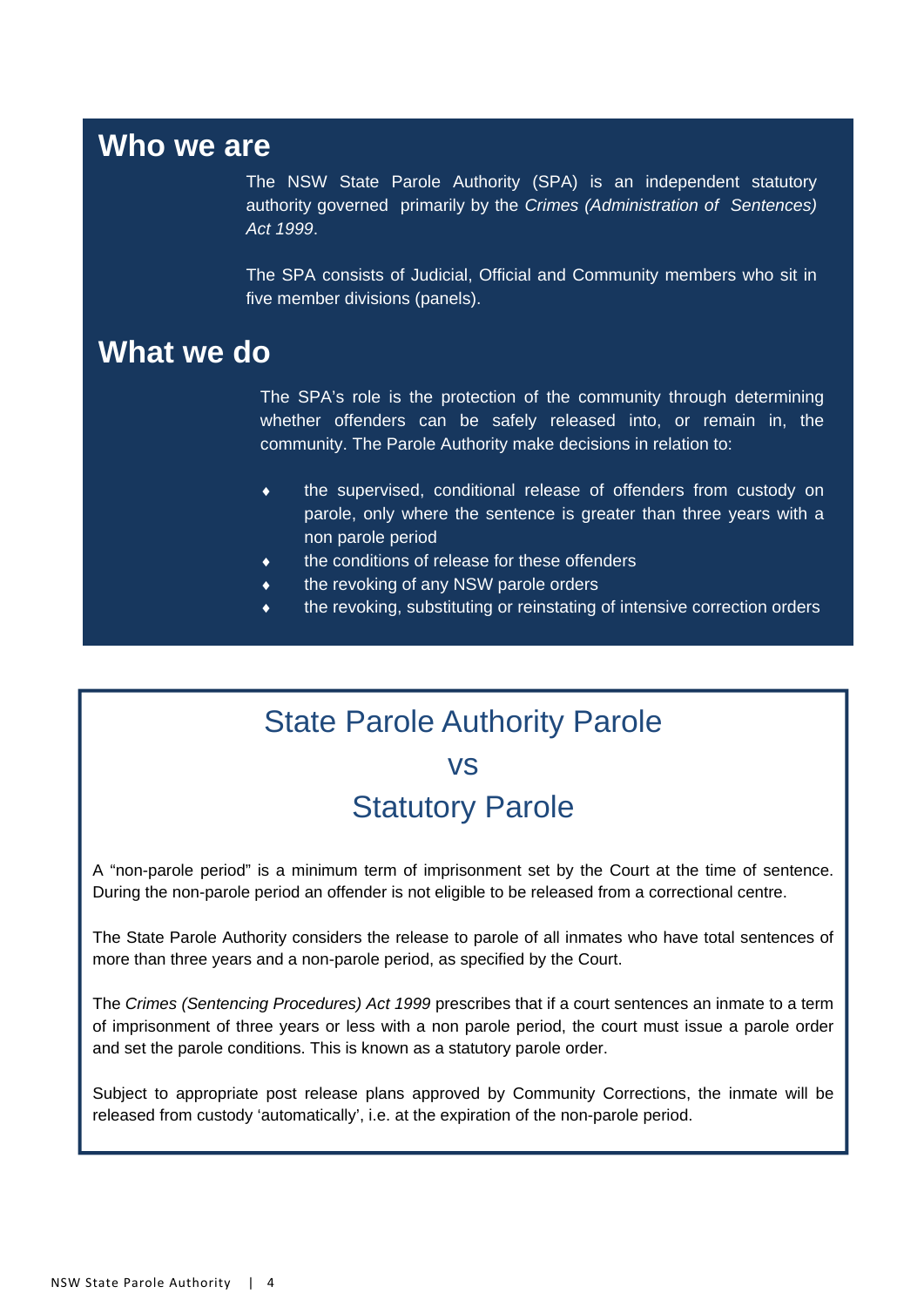### How we do it

An inmate's release to parole is not an automatic right at the end of the non-parole period in circumstances where the total sentence is greater than three years and one day.

Section 135(1) of the *Crimes (Administration of Sentences) Act 1999* states that "The Parole Authority must not make a parole order directing the release of an offender unless it is satisfied that it is in the interests of the safety of the community".

The SPA conducts closed meetings to determine whether an offender should be released on parole. This decision is based on a range of documents provided by the relevant authorities.

If parole is granted, a parole order is issued and the offender is released on their eligibility date. In the case of Serious Offenders, the matter is adjourned to a public hearing to provide the opportunity for registered victims and the State to make submissions before a final decision is made by the Authority.

If parole is refused, the offender is able to apply for a public hearing to review the decision not to be released to parole. Offenders can appear by audiovideo link and be legally represented. If the offender declines a hearing, or does not convince the SPA that a hearing is warranted, the decision to refuse parole is confirmed.

When specifying reasons for refusing parole, great care is taken to include all the issues and concerns at the time of consideration so the offender and their representative can address those issues at a public hearing.

The next occasion the offender is eligible for parole is the anniversary date of the earliest release date. If there is less than 12 months remaining on the offender's sentence, they will be released on the date the total sentence expires. Offenders may apply to have their case considered earlier under the provisions of manifest injustice.

In rare cases, the release of an offender before the expiry of a sentence or non-parole period may also be considered if the offender is dying or there are other exceptional circumstances.

## What we consider

In reaching decisions, the SPA considers the safety of the community, matters that impact the victims of the crime, factors that affect the offender and the intentions of the Sentencing Court.

It takes into account a broad range of material to determine if the offender is suitable to be released to parole in the community. This includes the:

- ◆ Nature of the offence/s
- Sentencing Court's comments
- ◆ Offender's history
- Risk to the community if the offender is to be released now or at a later time
- Post-release plans
- ◆ Reports and recommendations from medical practitioners, psychiatrists and psychologists, if available
- Reports and recommendations from Community Corrections
- Representations made by any Registered Victims or persons representing victim/s
- Submissions by the offender's support network (family/friends/potential employers or other relevant individuals)
- Representations made by the offender
- Submissions by the Commissioner of Corrective Services NSW, the State of NSW and/or the Serious Offenders Review Council, if applicable

In all cases, strict conditions are imposed on the offender and additional conditions may be included to specifically address the management of the parolee in the community. These may include:

- Assessment, treatment and testing for alcohol or drug addiction
- Assessment, treatment and counselling for medical, psychiatric or psychological issues
- Restricted contact with individuals
- Restrictions on places the offender is able to frequent or visit
- Attendance at personal development programs
- Electronic monitoring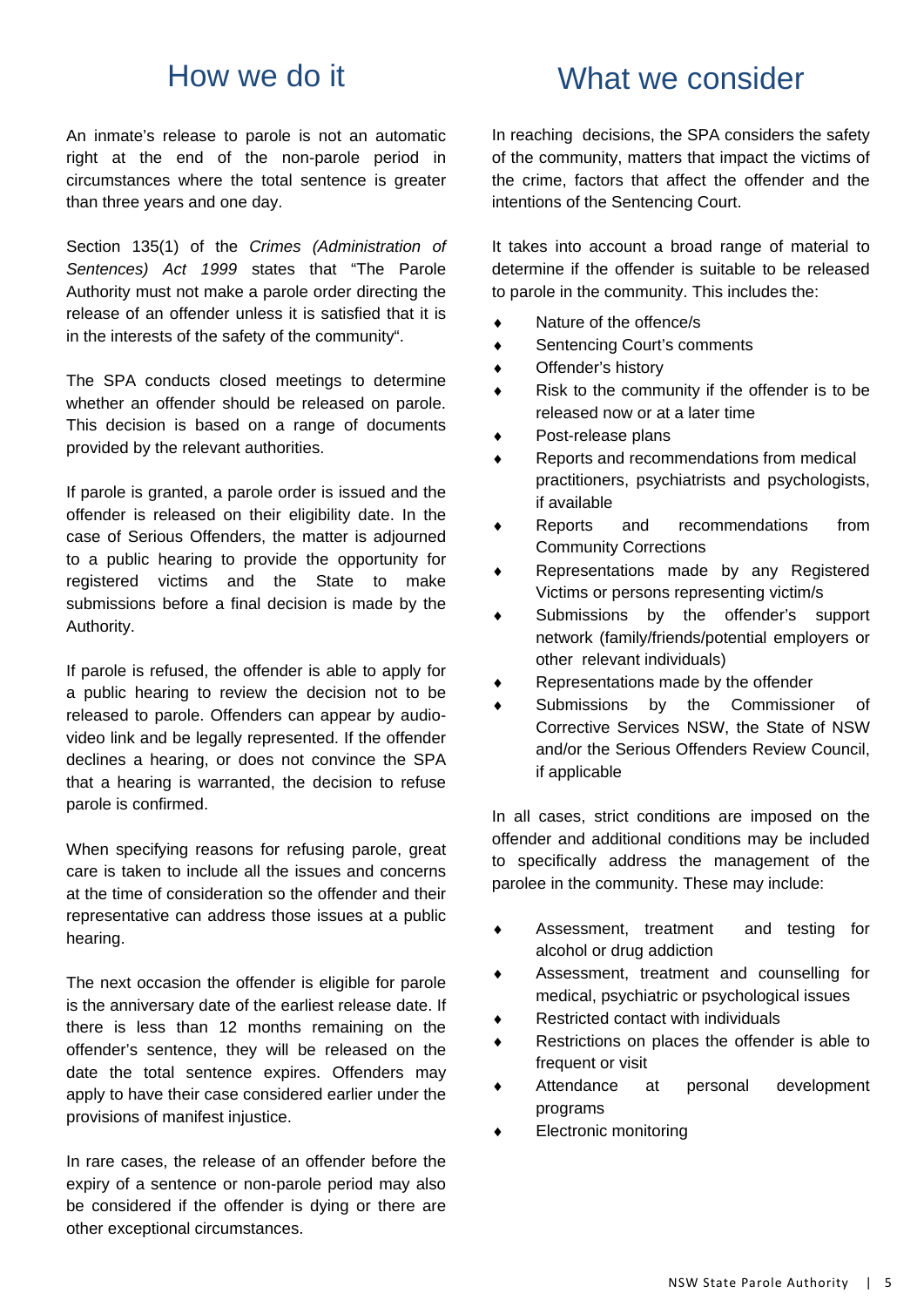## **Victims**

It is a fundamental belief of the NSW Government that victims of crime should be treated with courtesy, compassion and respect for their rights and dignity as victims.

The New South Wales Government enacted the *Victims Rights Act 1996* to establish the Charter of Victims Rights. This requires State agencies to have regard to the Charter in the administration of justice and other relevant affairs of the State.

The NSW Government also enacted legislation in the *Crimes (Administration of Sentences) Act 1999*  to establish the Victims Register which requires that victim submissions be taken into account when considering the release of an offender to parole.

Written notice is given to victims registered on the Victims Register prior to the preliminary consideration of an offender's release. This is coordinated through the Victims Support Unit, part of CSNSW.

Victims are able to obtain support and advice about writing a submission and having input into the decision making process undertaken by the SPA. This then allows the submission to be considered in the closed meeting of the SPA.

A Registered Victim of a Serious Offender also has an opportunity to make verbal or written submissions to the SPA at the public review hearing, before a final decision is made about the Serious Offender's release to parole.

Registered Victims of Serious Offenders are also entitled to access modified documents regarding the Serious Offender's efforts to address their offending behavior.

### **Serious offenders**

Section 3(1) of the *Crimes (Administration of Sentences) Act 1999* defines Serious Offenders.

Serious Offenders include:

- inmates serving a sentence with a non-parole period of at least 12 years,
- inmates convicted of murder, or
- inmates the Commissioner of CSNSW has determined that designation of *serious offender*  is appropriate.

The Serious Offenders Review Council (SORC) is the statutory authority that is responsible for managing Serious Offenders in custody.

One role of the SORC is to provide advice to the SPA concerning the release on parole of Serious Offenders as they become eligible for release. In particular, advising whether or not it is appropriate for the inmate to be released on parole.

Except in exceptional circumstances, the SPA must not make a parole order for a Serious Offender unless the SORC advises that it is appropriate for the offender to be released on parole.

If the SPA forms an intention to grant parole the matter must be listed for a public hearing.

The public hearing allows for the State of New South Wales and any Registered Victims to make submissions regarding the release of the offender before the SPA makes a final decision to either grant or refuse parole.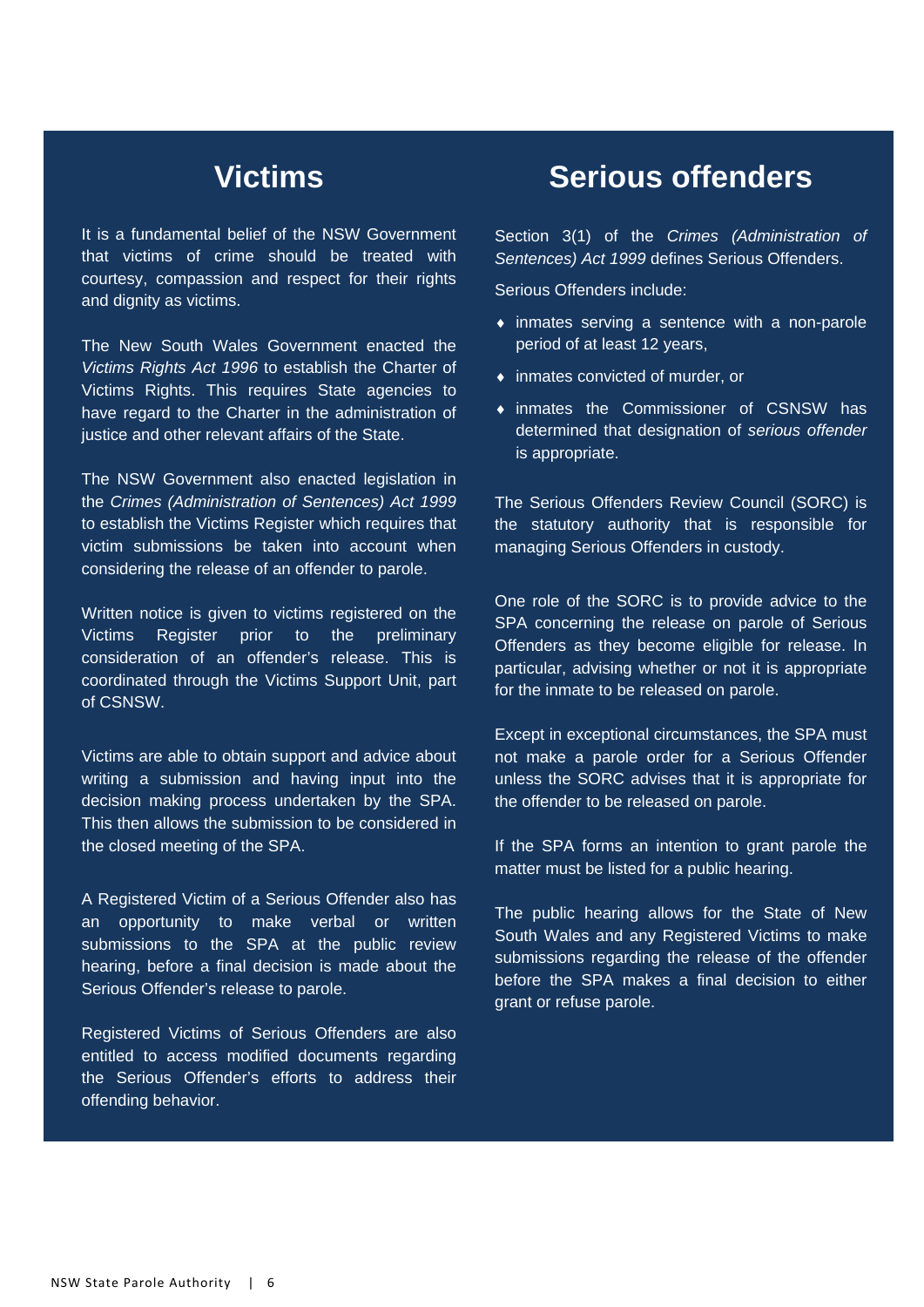## Manifest injustice

The *Crimes (Administration of Sentences) Act 1999* allows the SPA to *consider an offender's case at any time after the date on which the offender first becomes eligible for release on parole...in such circumstances as may be prescribed by the regulations as constituting manifest injustice*.

The provisions of *manifest injustice* previously only applied to offenders in custody who had been refused parole. The legislative change enacted in July 2017 enables manifest injustice circumstances to apply where a parole order has been revoked, as well as where there has been a decision to refuse parole.

Clause 223 of the *Crimes (Administration of Sentences) Regulation 2014* detail the matters that constitute manifest injustice. Manifest injustice circumstances may apply where parole has been refused or revoked and:

- It becomes apparent that the decision to refuse or revoke parole was made on the basis of false, misleading or irrelevant information
- It becomes apparent that a matter that was relevant to a decision to refuse or revoke parole is no longer relevant
- It becomes apparent that a matter that was relevant to the decision to refuse or revoke parole has been addressed in a way that warrants reconsideration of the decision or can be addressed by imposing additional conditions of parole.

The regulation also allows Community Corrections to make application to the SPA and request reconsideration of a decision to refuse or revoke parole, other than where parole was revoked because the offender committed an offence.

Alternatively Community Corrections may make application to the SPA and request that a matter is reconsidered where parole was revoked because while on release on parole the offender committed an offence for which any of the following sentences was imposed:

- A non-custodial sentence
- A sentence with a non-parole period of less than 12 months
- A sentence with a fixed term of less than 12 months.

## Suspension of parole

If circumstances exist where a division of the SPA need to meet on a matter requiring urgent attention however, are unable to be convened, the Commissioner of CSNSW may apply to a Judicial Member of the SPA to suspend an offender's parole order and issue a warrant for their arrest and return to a correctional centre.

Such circumstances may occur when an offender presents a serious and immediate risk to the community or themselves or concerns exist that the offender will abscond, harm another person or commit a serious offence.

A suspension order remains in force for up to 28 days after the offender is returned to custody. During this time, a full division of the SPA has the opportunity to review the offender's situation and determine whether it is appropriate to revoke the parole order or allow time for an inquiry to be conducted into the allegations that led to the suspension of the parole order.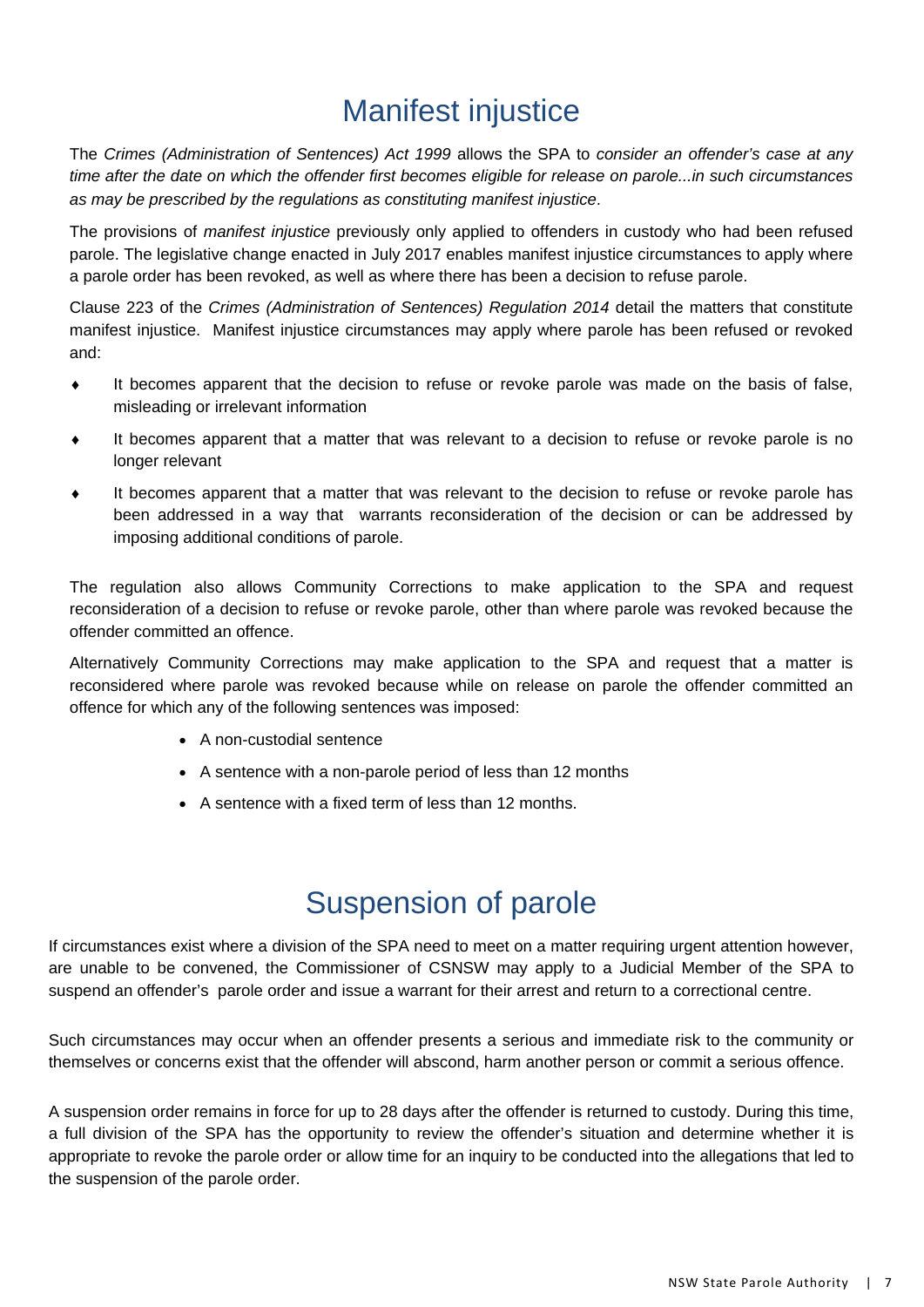### **Parole supervision**

Parole is the supervised and supported reintegration of offenders in the community prior to their total sentence expiring. Parole provides a continuing measure of protection to the community during this period given supervision is a mandatory requirement of parole.

The Community Corrections division of CSNSW is responsible for the supervision of all parolees in New South Wales.

Release to parole is not leniency of the sentence provided by the Court or a reward for good behaviour.

Parole does not mean that offenders are free, as an offender is still considered to be subject to their sentence and there are consequences for breaching the conditions of the parole order. The most serious consequence being return to custody.

Parole is an extension of the sentence that provides the opportunity to assist and monitor an offender's adaption to a normal, lawful community life.

Parole ensures the safety of the community by ensuring offenders are supervised and supported during their return to the community, and reduces the likelihood that the offender will commit further offences.

Parole provides an effective way of protecting the community by ensuring that the release of an offender at the expiry of their sentence does not occur. This would result in the absence of assistance and supervision during the transitional period back into the community.

As a bridge between custody and liberty in the community, parole is a form of conditional release that involves a thorough review of information and assessment of risk.

Parolees must abide by the conditions of their release. If the conditions of parole are not met, parole may be revoked and the offender returned to custody.

### **How orders are revoked**

The SPA is also tasked with consideration of the revocation of all parole orders, including those issued by courts, if parolees fail to comply with the conditions of the parole order.

A breach of parole occurs when an offender fails to comply with any of the conditions of their parole order.

The Parole Authority is notified of breaches of parole through reports prepared by Community Corrections. The report outlines the breach of parole conditions, the parolee's response to supervision and a recommendation as to the type of action Community Corrections believe is appropriate for the Parole Authority to take.

Revoking a parole order and issuing a warrant for an offender's arrest and return to custody is the most severe penalty the Authority can take in response to a breach of parole.

When determining that revocation of the parole order is the most appropriate response to the breach, the Authority must choose an effective of revocation and identify the conditions on the parole order the offender has breached.

A warrant for an offender's arrest and return to custody is then created by the Secretariat, signed and forwarded to NSW Police. This warrant remains active until it is executed (the parolee arrested) and the parolee is returned to a correctional centre.

The warrant will outline the reasons for the revocation of parole (conditions breached), the date at which parole revocation was effective (the date parole ceased) and the remaining balance of parole an parolee is required to serve (the time between the date of revocation and order expiry).

Once returned to custody, the parolee is not eligible for bail on the revocation of parole, however, is eligible to appear at a public review hearing, so long as the balance of parole is greater than 28 days.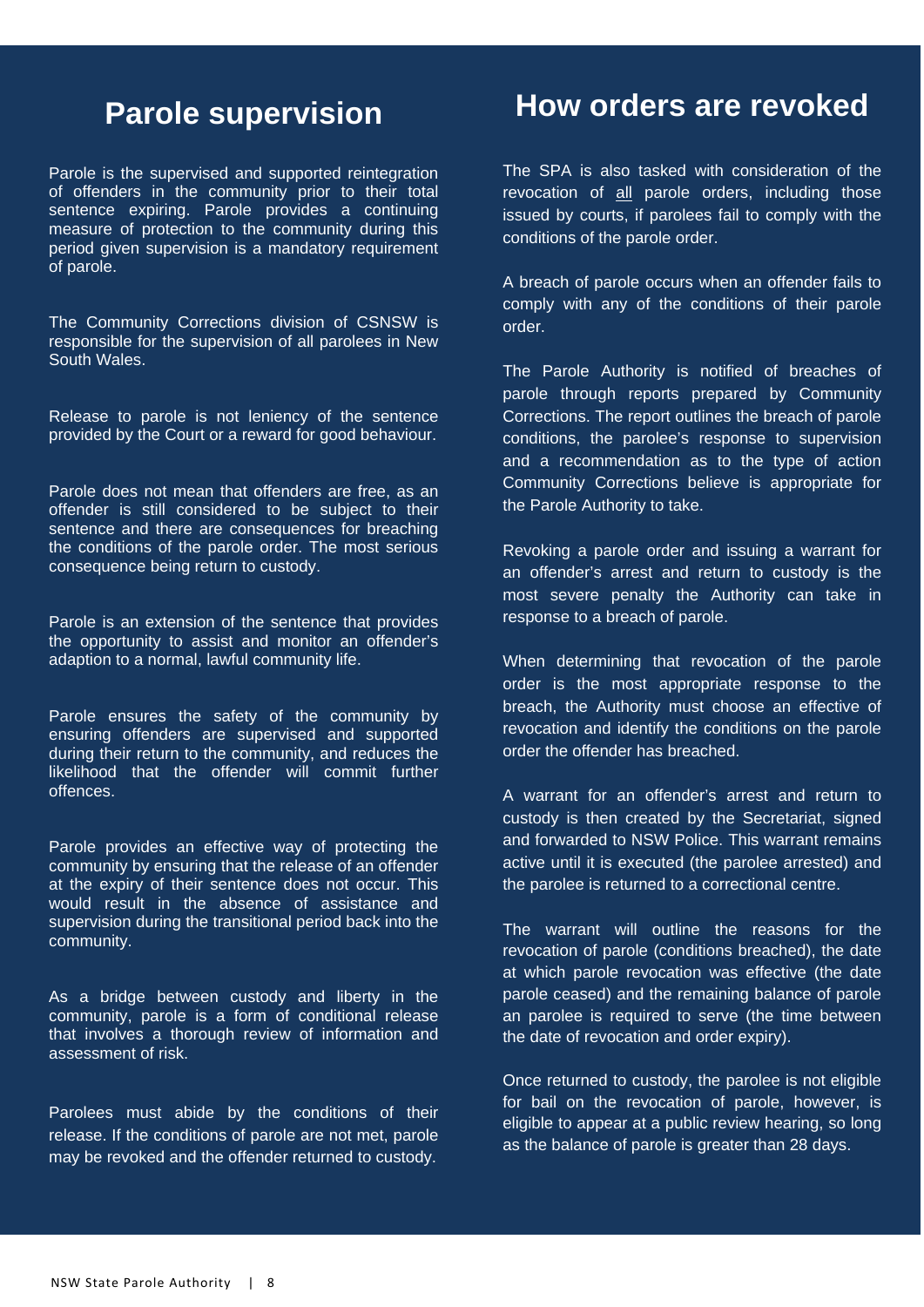# 2019 Snapshot

| <b>Items</b>                       | 2017           | 2018           | 2019           | $\frac{9}{6}$ |
|------------------------------------|----------------|----------------|----------------|---------------|
| Matters considered                 | 20,127         | 20,875         | 27,290         | 30.73         |
| <b>SPA Meeting Days</b>            | 349            | 379            | 422            | 11.35         |
| - Private                          | 131            | 143            | 142            | 0.70          |
| - Public                           | 138            | 140            | 138            | 1.42          |
| - Secretary Sitting                | 51             | 50             | 52             | 4.00          |
| - ICO Division                     | 29             | 46             | 90             | 95.65         |
| <b>ICO Revoked</b>                 | 497            | 618            | 1,774          | 187.05        |
| <b>Reinstatement Ordered</b>       | 231            | 309            | 469            | 51.78         |
| <b>Reinstatement Declined</b>      | $\overline{2}$ | $\overline{2}$ | $\overline{2}$ | 0             |
| <b>Total Parole Releases</b>       | 8,308          | 11,109         | 9,033          | $-18.69$      |
| - SPA Orders                       | 1,249          | 1,480          | 1,413          | $-4.53$       |
| - Statutory Orders                 | 7,059          | 9,629          | 7,620          | $-20.86$      |
| <b>Total Parole Refused</b>        | 210            | 229            | 233            | 0.87          |
| <b>Total Parole Orders Revoked</b> | 2,859          | 2,995          | 2,996          | 0.03          |
| - SPA Orders                       | 466            | 542            | 585            | 7.93          |
| - Court Based Orders               | 2,380          | 2,453          | 2,405          | $-1.97$       |
| <b>Total Revocations Rescinded</b> | 512            | 559            | 545            | $-2.05$       |
| <b>SPA Formal Warnings</b>         | 824            | 655            | 669            | 2.13          |
| <b>State Submissions</b>           | 28             | 29             | 48             | 65.52         |
| <b>Victim's Submissions</b>        | 107            | 111            | 92             | $-17.11$      |
| Overseas Travel Approved           | 10             | 15             | 19             | 26.67         |
| <b>Interstate Transfers to NSW</b> | 60             | 36             | 68             | 88.89         |
| Appeals                            | 5              | $\overline{c}$ | $\overline{7}$ | 250           |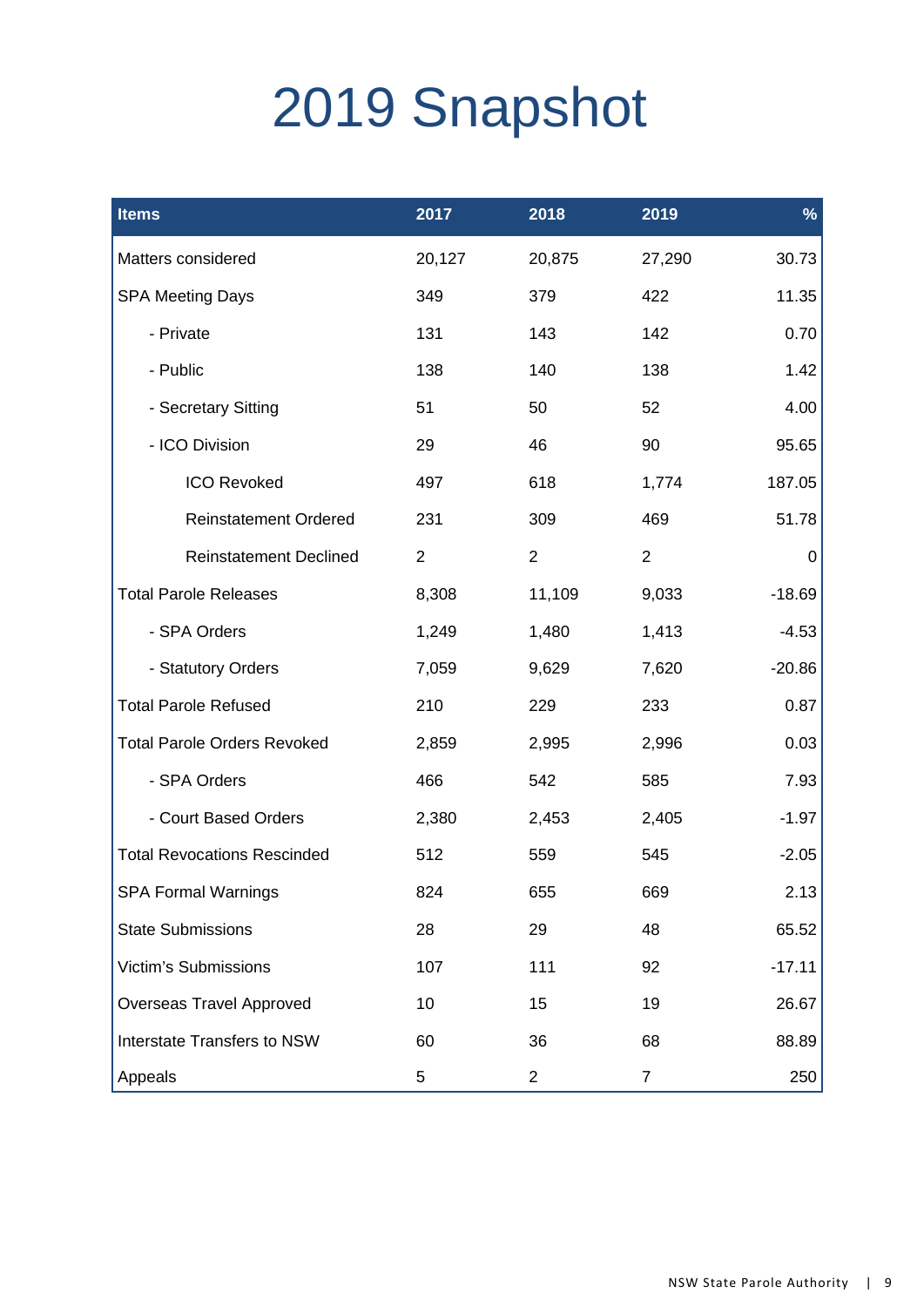# **Activity**



#### **Cases considered by the SPA**

The SPA meets weekly in divisions of five members to deal with its significant workload. Each week there are four private meetings (principally for consideration of release to parole and revocation of parole and intensive correction order matters) and four public review hearings (to review decisions and a specific day to deal with intensive correction order matters).

In both closed meetings and review hearings, material for consideration is electronically distributed to the members of the SPA one week prior to the meeting or hearing for reading and consideration. Members then attend their designated meeting to come together and determine the outcome of each matter.

A single matter may be considered on more than one occasion. This is most clearly understood given the holding of public review hearings for the refusal or revocation of parole; noting all matters commence initial consideration in a private meeting. Other matters may be considered on multiple occasions, for example where it is stood over for the receipt of additional reports or to await the finalisation of ongoing court matters.

27,290 matters were considered over 422 meetings and hearings in 2019. This total included 14, 423 matters considered in 52 *Secretary Sittings.* These sittings are for the purpose of dealing with various administrative decisions for cases under consideration. Examples of these decisions include the registration of interstate parole orders, standing a matter over to a future date to allow for a report submission or the finalisation of court results.



| <b>SPA Volume 2015 - 2019</b>        |        |        |        |         |        |  |
|--------------------------------------|--------|--------|--------|---------|--------|--|
| 2018<br>2017<br>2019<br>2015<br>2016 |        |        |        |         |        |  |
| <b>Cases Considered</b>              | 15.601 | 19.775 | 20,127 | 20, 875 | 27,290 |  |
| <b>Meeting days</b>                  | 319    | 321    | 349    | 379     | 422    |  |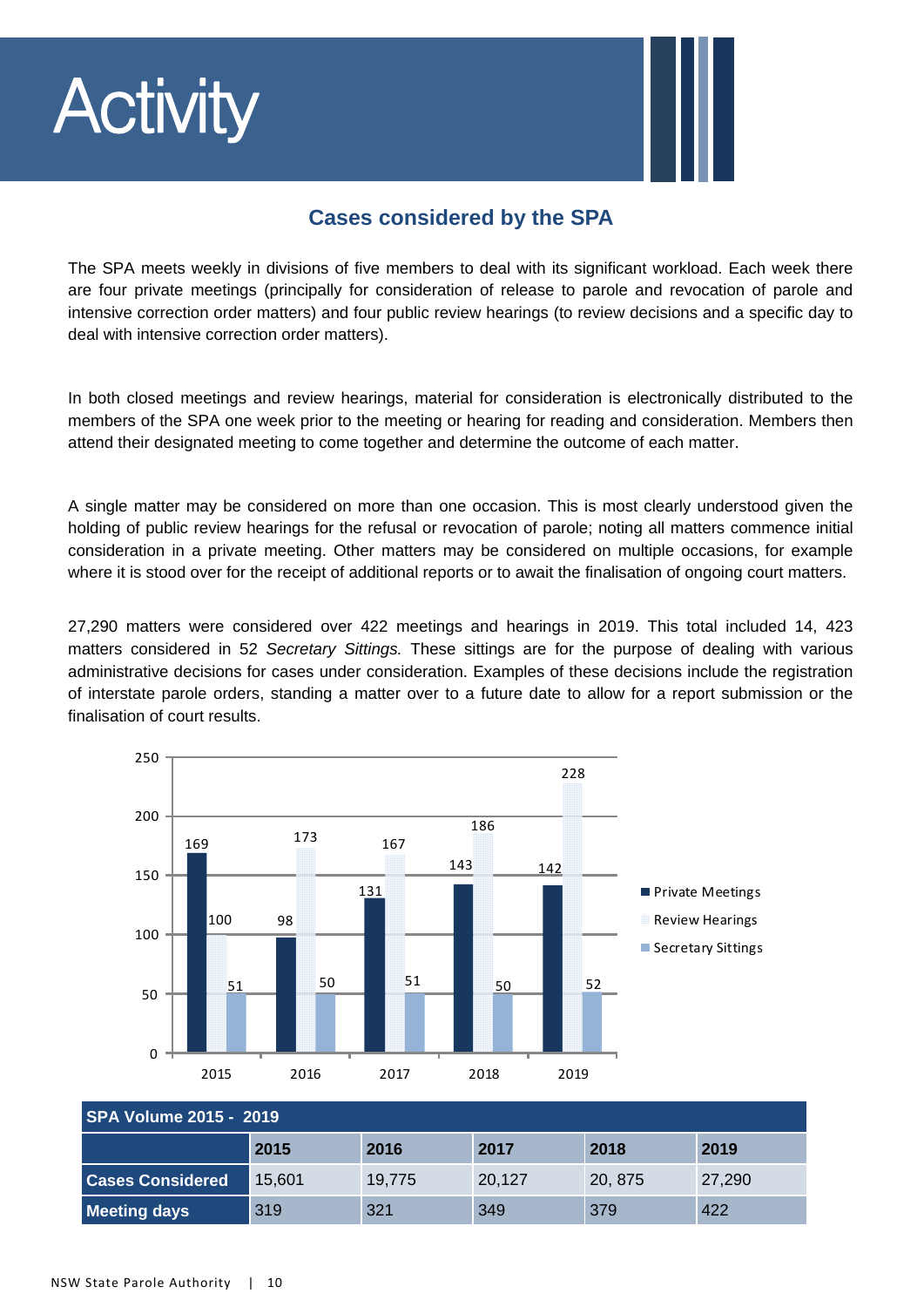#### **Parole ordered**

The SPA ordered release to parole in 1,413 cases in 2019, representing approximately 19% of all parole releases.

Of the 1,413 matters, one offender was granted parole pursuant to Section 160 of the *Crimes (Administration of Sentences) Act, 1999*, which permits parole to be granted before the expiry of the non-parole period if the offender is dying or there are other exceptional circumstances.

The remaining 7,620 releases from custody were statutory orders subject to an automatic release from custody and were not considered by the Parole Authority for release.

| Parole ordered by SPA Totals 2015 - 2019 |       |       |       |       |  |
|------------------------------------------|-------|-------|-------|-------|--|
| 2015                                     | 2016  | 2017  | 2018  | 2019  |  |
| 973                                      | 1,188 | 1.249 | 1.480 | 1.413 |  |

#### **Serious offenders**

Of the 1,413 parole orders determined by SPA in 2019, 42 parole orders were made in relation to serious offenders.

There were no serious offenders granted parole pursuant to Section 160 of the *Crimes (Administration of Sentences) Act 1999* during



**Parole ordered 2015 - 2019**

#### **Parole refused**

The SPA does not automatically release offenders to parole at the end of the non-parole period for sentences of more than three years.

Three principal matters need to be considered before releasing an offender

 1. the risk to the safety of the members of the community in releasing the offender,

 2. whether release to parole is likely to address the risk of the offender re-offending,

 3. the risk to community safety of releasing the offender at the end of the sentence without a period of supervised parole, or at a later date with a shorter period of supervised parole.

In 2019, parole was refused in 233 cases.

| Parole refused 2015 - 2019 |      |      |      |      |  |
|----------------------------|------|------|------|------|--|
| 2015                       | 2016 | 2017 | 2018 | 2019 |  |
| 297                        | 256  | 210  | 229  | 233  |  |

#### **Serious offenders**

Of the 233 parole matters refused by SPA in 2019, 49 cases were related to serious offenders.



#### **Parole refused 2015 - 2019**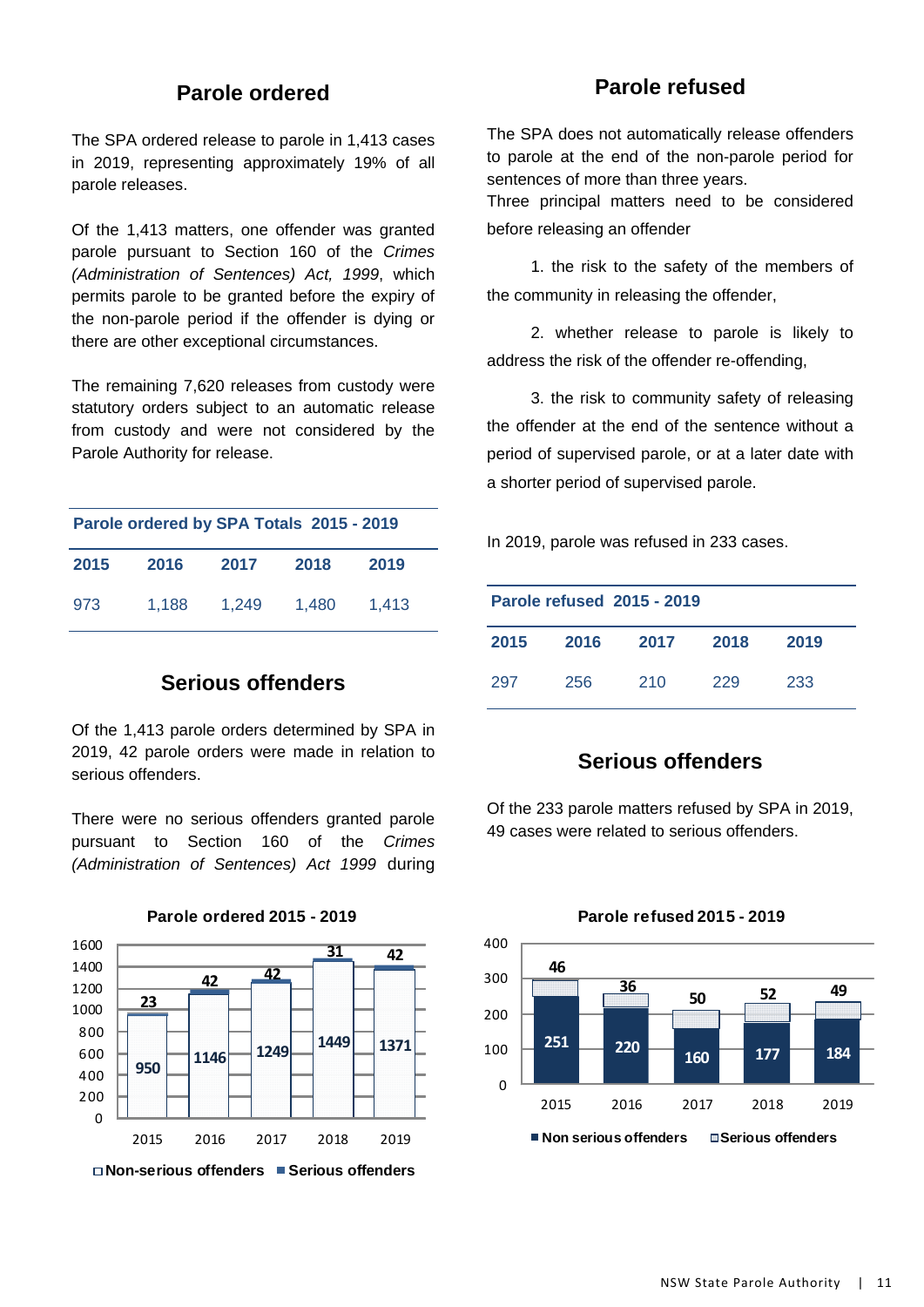#### **Parole revocation**

The SPA revoked a total of 2,996 parole orders in 2019 of which approximately 80% were parole orders made by the court, statutory orders.

Of all revocations, 729 were the result of a breach of conditions other than the commission of further offences, sometimes called "technical breaches".

Technical breaches include the failure to maintain contact with Community Corrections, leaving the State without permission, failure to attend for appointments with service providers and failure to abstain from drug and/or alcohol use.

The total number of breaches that were as a result of outstanding charges or further convictions was 1,494. While 773 revocations were for both a breach of conditions and further conviction/s.

#### **Serious offenders**

Six serious offenders had their parole revoked in 2019.

In 2019 two serious offenders had their parole order revoked for breach of conditions that were not related to re-offending.

Three serious offenders had their parole order revoked for outstanding charges.

Of the 773 offenders that were revoked for breach of supervision conditions and further conviction/s, one was a serious offenders.



#### **Revocation of Parole Orders - all offenders 2015 - 2019**

#### **Parole revocations prior to release**

The SPA may also consider the revocation of parole prior to an inmate's release, including statutory parole, under specific circumstances outlined in legislation including where an inmate:

- presents as a serious and identifiable risk to themselves or the community, that cannot be mitigated by changing the conditions of parole
- does not wish to be released to parole
- may be identified as a terrorism related inmate

In 2019, SPA revoked 52 parole orders prior to release, 47 of which were statutory orders.

**Parole re vocation prior to release 2015 - 2019**

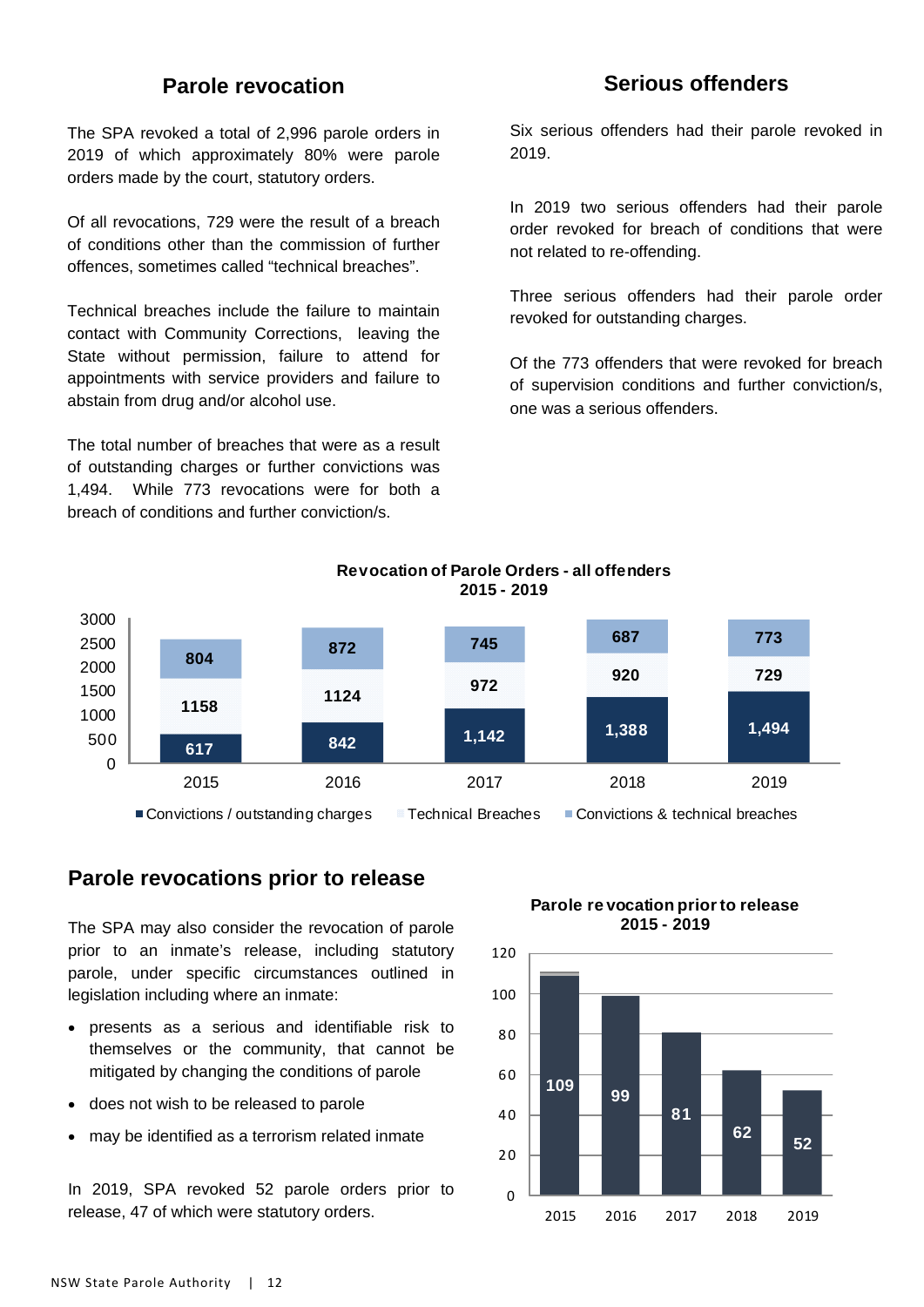#### **Parole revocations rescinded**

Once an offender is returned to custody on a parole revocation warrant, they have the right of review in a public hearing before the SPA.

This provides the opportunity for the SPA to determine whether incorrect information was relied upon on the initial consideration of the case or whether there are circumstances that would support rescission of the revocation and the offender's return to parole supervision in the community, known as rescission.

In 2019, 515 parole revocations were rescinded and a further 30 revocations of parole prior to release were also rescinded.

Of the 545 parole rescissions, four of these related to serious offenders.



#### **Warnings**

Formal warnings are issued to parolees who are at risk of having their parole orders revoked for breaching conditions of the order. These are separate to warnings provided by Community Corrections.

Parolees are advised in writing by the SPA that their continued failure to comply with the conditions of parole may result in revocation of their parole order.

669 SPA warnings were issued in 2019. Three of the 669 warnings were issued to serious offenders.

#### **Variations to parole orders**

During the parole period, it may be necessary to vary the conditions of a parole order to ensure the order continue to be relevant and appropriate in the supervision of a parolee.

Parole orders may be varied for a multitude of reasons including the addition or removal of electronic monitoring, the imposition of geographical restrictions for the offender and to restrict contact between offenders and victims or offenders and antisocial associates.

Requests to vary a parole order may come from Community Corrections, victims, the police and other sources.

There were 71 parole orders varied in 2019.



**Parole orders varied 2015 - 2019**

**SPA formal warnings 2015 - 2019**

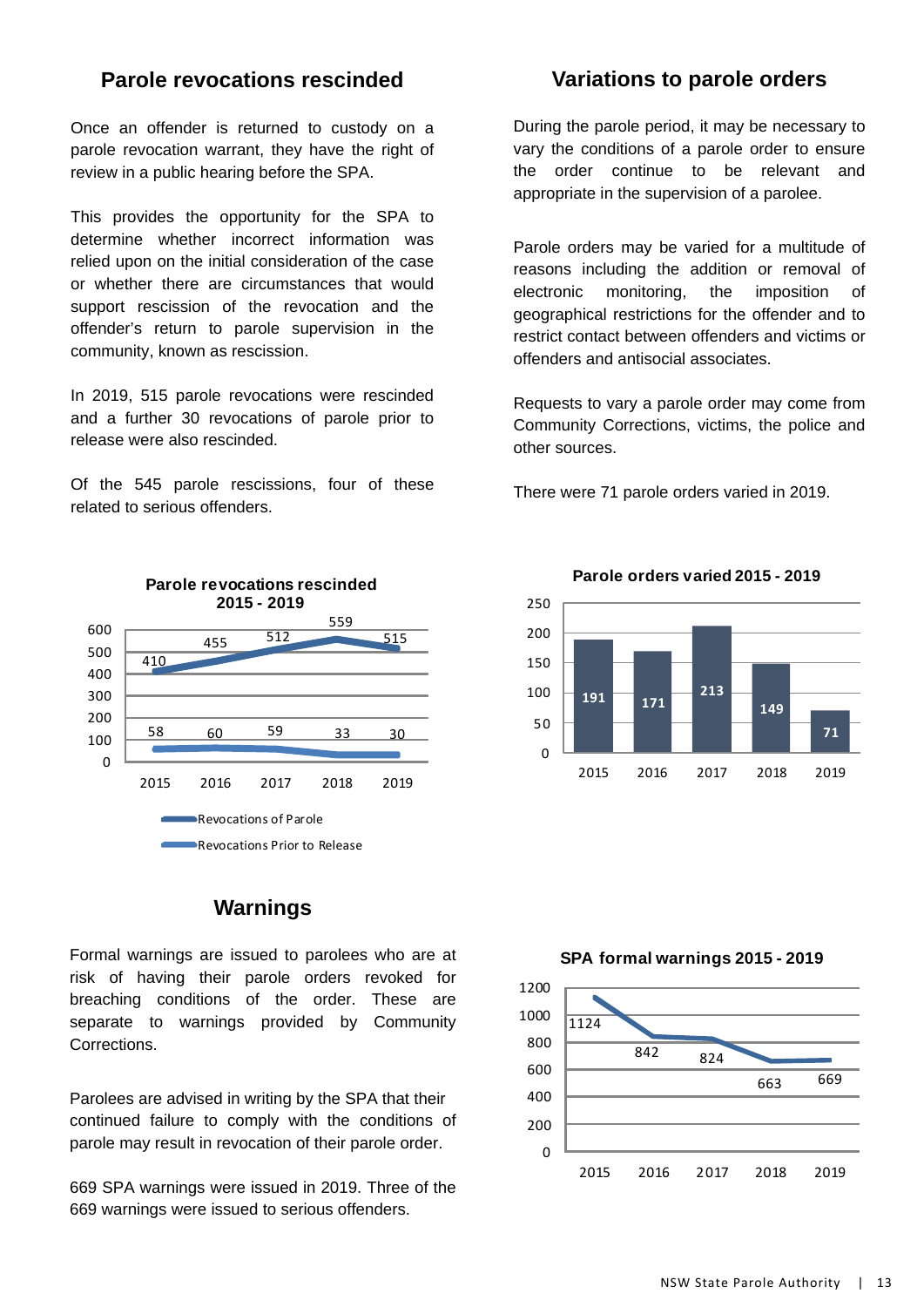#### **Overseas travel**

Parolees must seek approval from the SPA prior to travelling overseas and must provide evidence as to the reason for the request. Applications for travel must also be supported by a report from Community Corrections indicating the parolee's compliance with the parole conditions and stability in the community.

It is unlikely that such stability could be demonstrated in less than six months from the date of release to parole and in general, travel for recreational purposes is not approved.

In 2019 the SPA considered 25 applications for overseas travel, with 6 applications being declined. The 19 parolees approved for overseas travel reported as directed upon their return to New South Wales.

#### **Serious offenders and overseas travel**

Of the 30 applications for overseas travel received by the SPA no serious offenders applied for overseas travel.



#### **Ove rseas travel 2015 - 2019**

#### **Interstate transfer of parole**

Legislation in all Australian States and Territories enables the interstate transfer of parole orders for reasons such as family responsibilities or to pursue work or study opportunities.

Once a parole order is registered in the receiving jurisdiction it ceases to have effect in the originating State or Territory. The laws of the receiving jurisdiction apply as if the sentence of imprisonment had been imposed, served, and the parole order issued, in that jurisdiction. If an offender breaches the conditions of parole, the order can be legally enforced in the receiving jurisdiction.

In 2019 there were 68 registrations of interstate parole orders in NSW in 2019.



#### **Interstate transfers into NSW 2015 - 2019**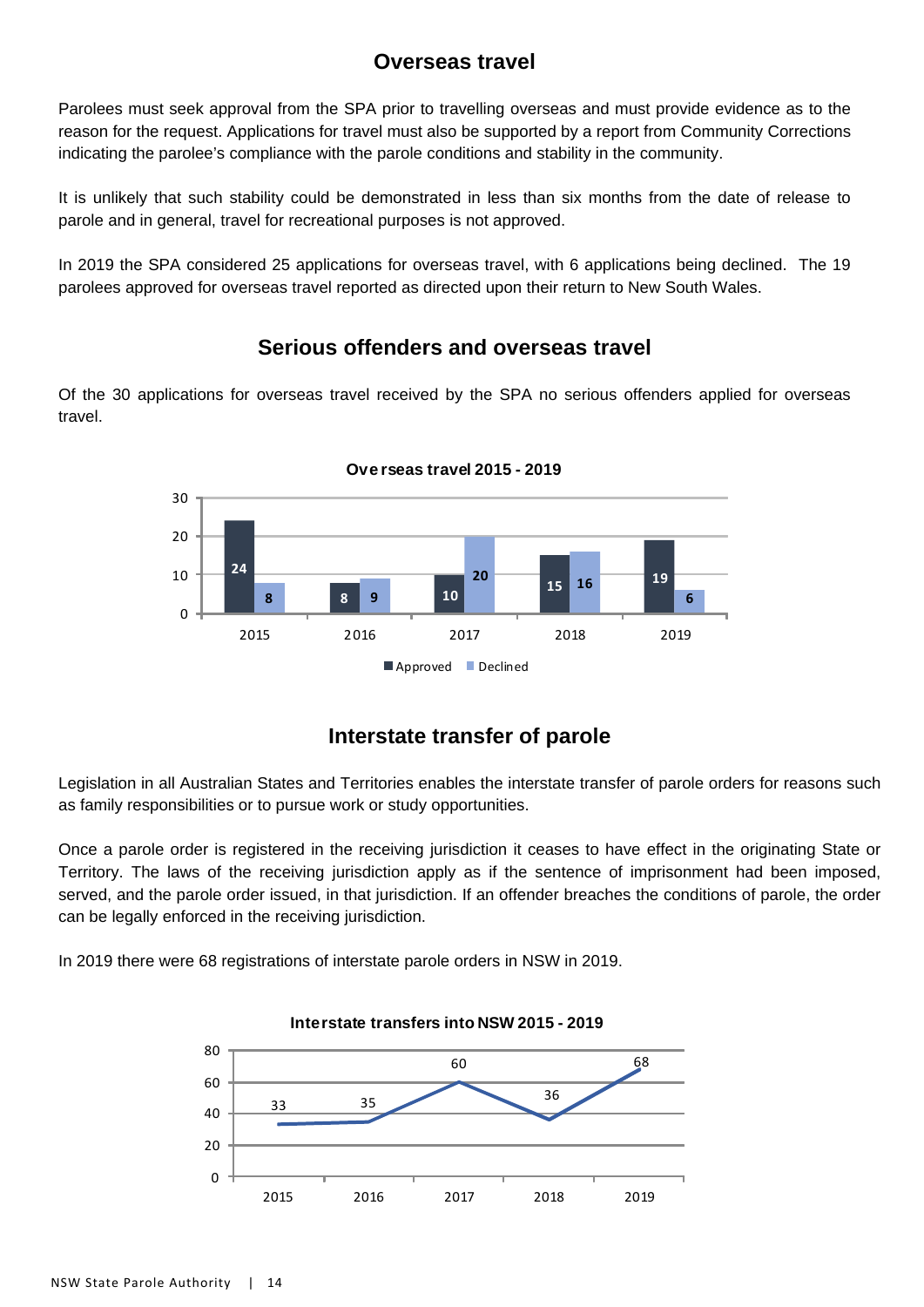#### **State submissions**

Section 153 of the *Crimes (Administration of Sentences) Act 1999* provides the opportunity for the State to make submissions to the SPA concerning the release on parole of a serious offender.

There were 48 submissions received by the State for 30 serious offenders in 2019.

#### **Commissioner submissions**

Section 141A of the *Crimes (Administration of Sentences) Act 1999* provides the opportunity for the Commissioner of CSNSW to make submissions concerning the release on parole of any offender.

There were 87 submissions received from the Commissioner for 61 offenders in 2019.

#### **Victim submissions**

The *Crimes (Administration of Sentences) Act 1999* gives victims of crime the right to make submissions to the SPA when it is considering a decision about an offender that could result in release to parole.

Written notice is given to victims registered on the Victims' Register prior to the preliminary consideration of an offender's release.

In 2019, the SPA received 92 submissions from Registered Victims, 15 were in relation to 13 serious offenders.



#### **Submissions 2015 ‐ 2019**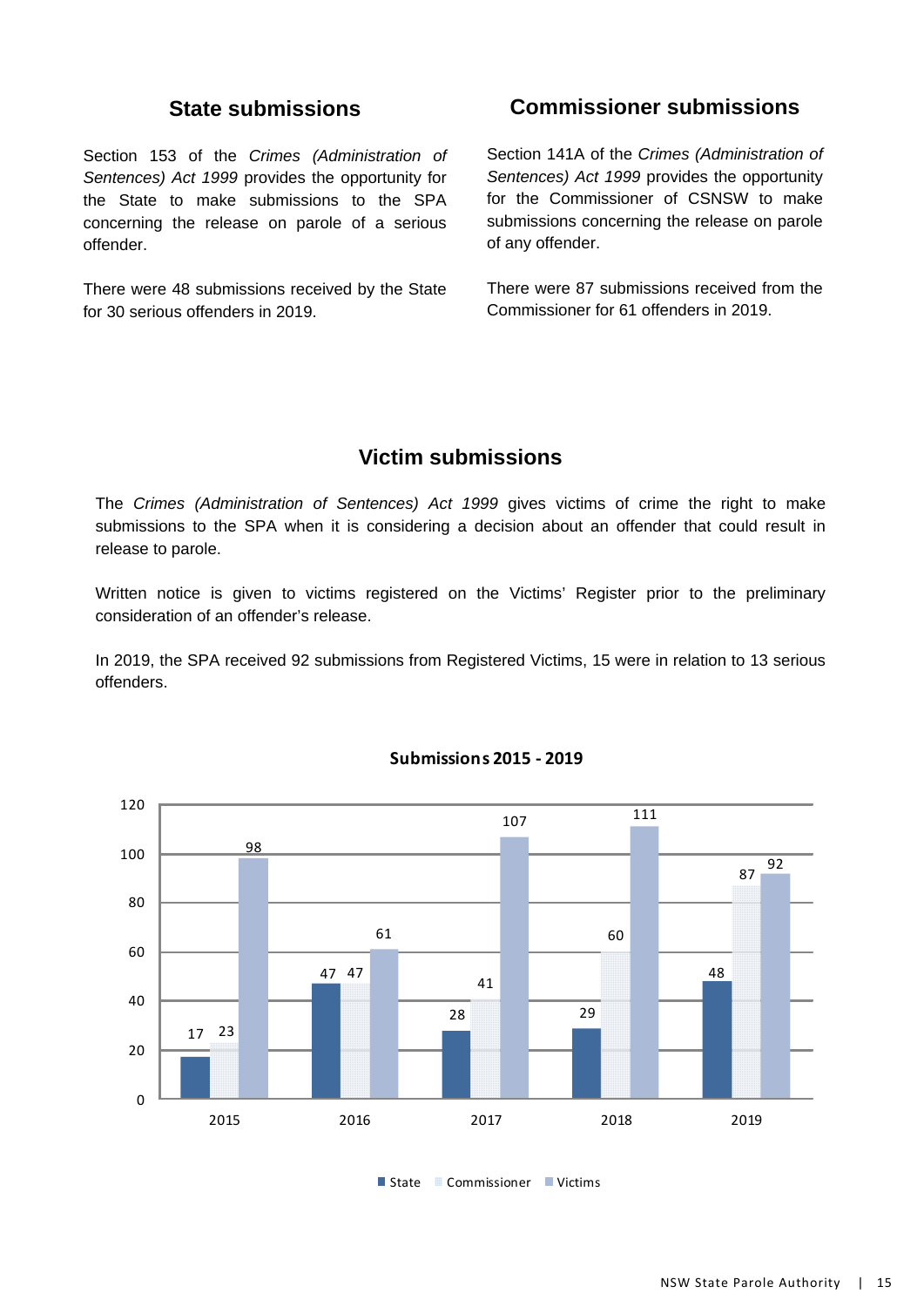#### **Serious offenders**

According to Section 135(5) of the *Crimes (Administration of Sentences) Act 1999*, except in exceptional circumstances, the SPA must not make a parole order for a serious offender unless SORC advises that it is appropriate for the offender to be released to parole.

Parole granted - of the 1,413 parole orders determined by the SPA in 2019, 42 of these related to serious offenders. Of all offenders granted parole by the SPA, 3% were serious offenders.

Parole refused - of the 233 offenders refused parole by the SPA in 2019, 49 cases were related to serious offenders and this represents 21% of all offenders refused parole.

Victim submissions - the SPA received submissions for 15 serious offenders during 2019.

State submissions - the SPA considered 48 State submissions in relation to 30 serious offenders in 2019.

Revocation of parole - six serious offenders had their parole revoked in 2019.

Warnings - serious offenders accounted for three of the 669 warnings issued in 2019.

Variation to parole conditions - variations made to three parole orders for serious offenders in 2019.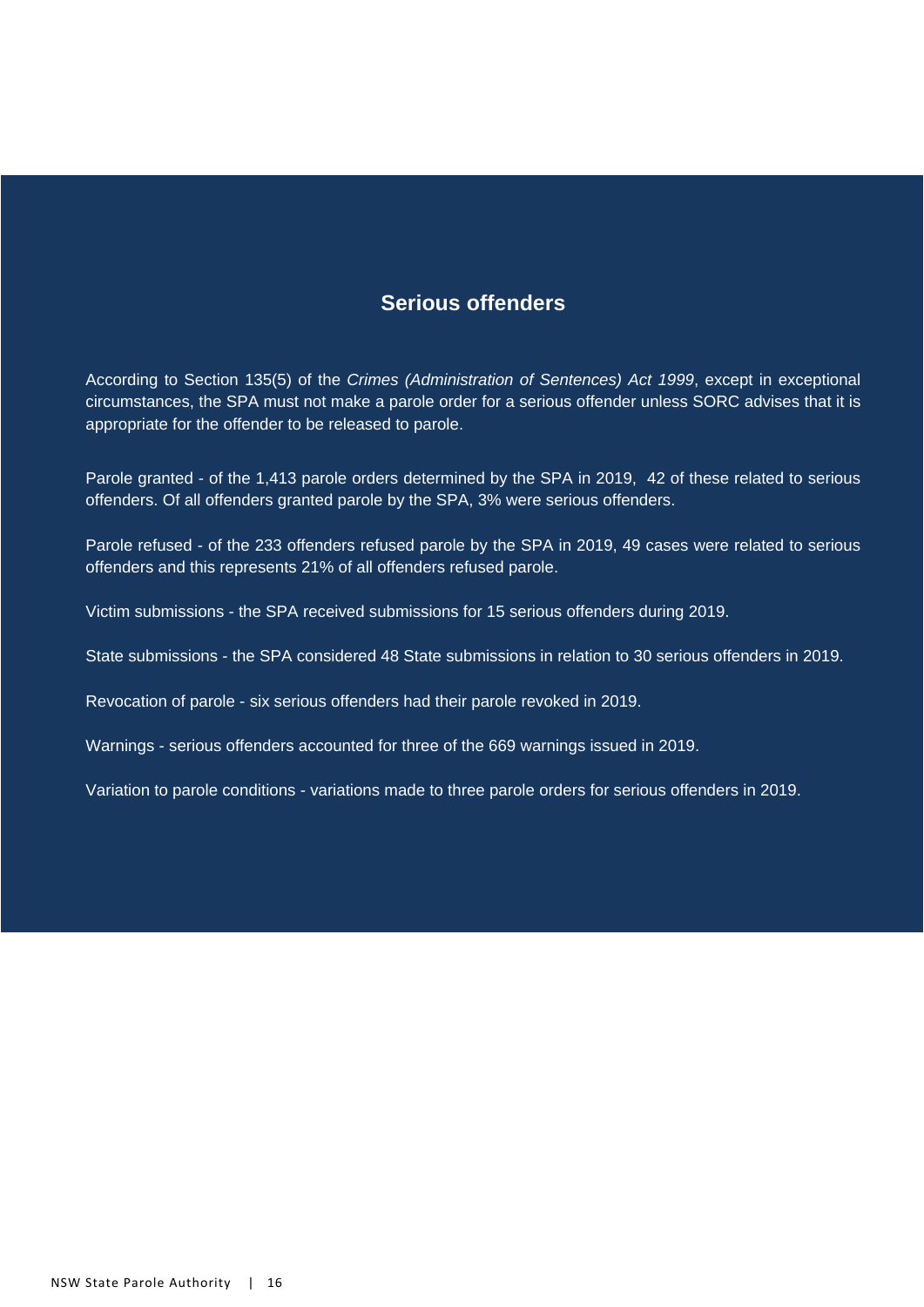#### **Appeals**

The legislation permits an offender to appeal a decision of the SPA.

Appeals are made to a single judge sitting in the Administrative Division of the NSW Supreme Court. This legislation does not give the Supreme Court jurisdiction to consider the merits of the decision or the release of an offender to parole. The court may provide directions for the SPA to reconsider the matter.

In such appeals the offender generally alleges that a decision was made on the basis of false, misleading or irrelevant information.

In 2019 there were 7 appeals to the Supreme Court.

Section 156 of the *Crimes (Administration of Sentences) Act* provides for the Attorney General or Director of Public Prosecutions to allege that the SPA made a decision regarding a Serious Offender on false, misleading or irrelevant information or that erred in law. This allegation is then considered by the Supreme Court who may provide direction to the SPA to reconsider the matter.

There were no such appeals in 2019.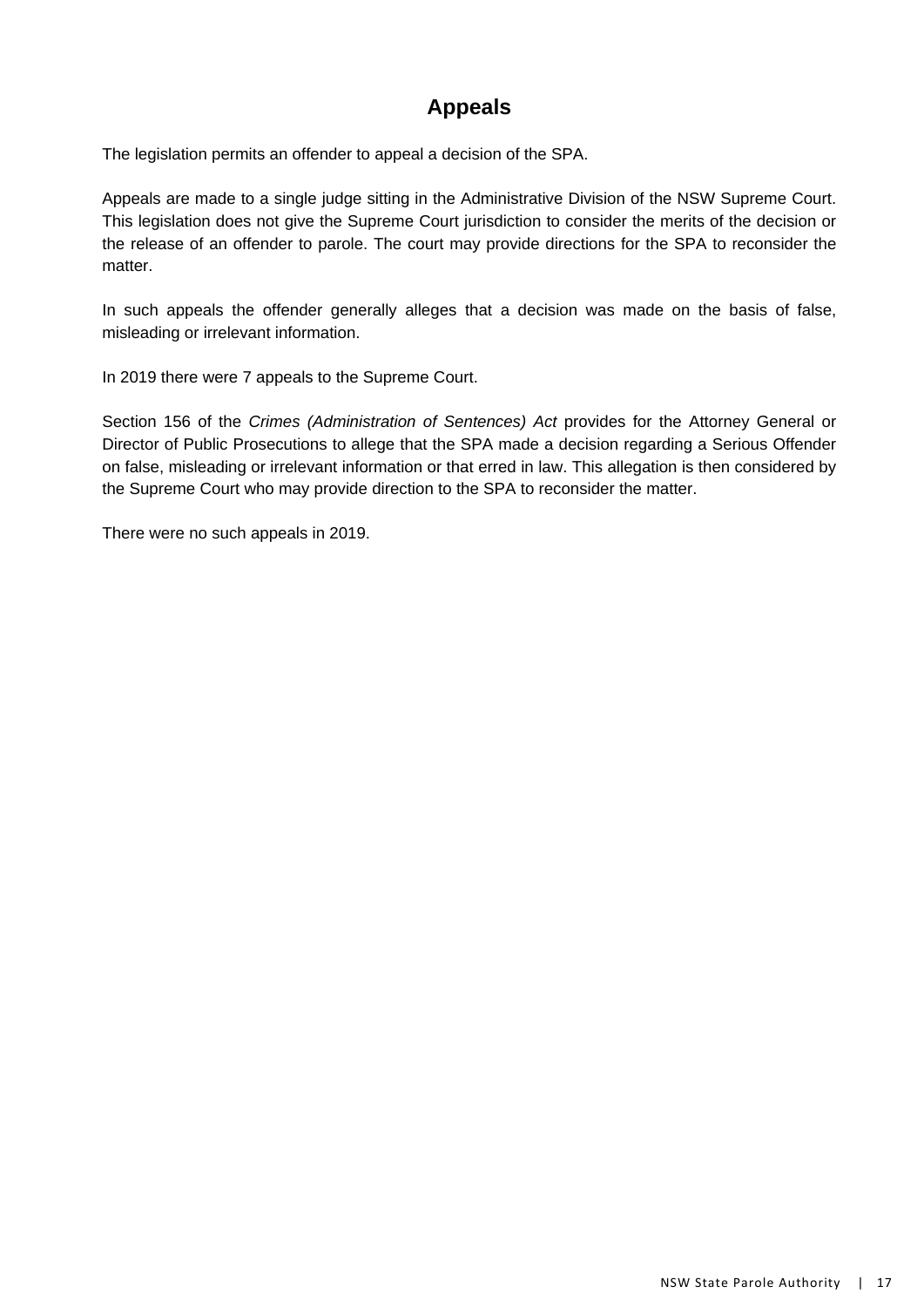#### **Reintegration home detention**

Section 124 of the *Crimes (Administration of Sentences) Act 1999* allows an offender to be released into the community on electronic monitoring no more than six months prior to their earliest release date. This is known as reintegration home detention (RHD). The purpose of the scheme is to facilitate the reintegration of the offender back into the community.

Community Corrections identify appropriate inmates (whether being released on statutory parole or requiring SPA consideration) and provide appropriate assessment reports. For inmates on statutory orders, the assessment report is required to address the risk of re-offending and post release management plans while the offender is on parole. For inmates requiring SPA consideration, a Pre Release Report is provided and an RHD assessment.

SPA then make the decision as to appropriateness of release of the inmate onto RHD. Offenders subject to RHD are strictly monitored by Community Corrections and electronic monitoring devices during this period.

Breaches of RHD are reported to the SPA in same manner as breach of parole. RHD breaches may occur for a number of reasons, including:

- non-compliance with the conditions of the order
- $\bullet$  the offender posing a serious and immediate risk to the safety of the community
- a serious and immediate risk they will leave NSW
- a significant change in circumstances that warrants revocation
- $\bullet$  if the offender requests revocation
- $\bullet$  if the parole order is revoked

The SPA has a number of options available to them in respect of breach of RHD, including:

- ◆ Revoking the RHD order
- ◆ Imposing additional RHD conditions
- Varying or removing some of the RHD conditions
- Providing a formal warning
- ◆ Taking no action

In circumstances where SPA choose to revoke the RHD order, SPA must also consider whether it is appropriate to revoke the parole order prior to release (whether statutory or SPA). In 2019, seven RHD orders of the 127 RHD orders made were revoked, while only one parole order was revoked prior to release.

| <b>Reintegrated Home Detention consideration in 2019</b> |                     |                |                 |                                    |                                    |
|----------------------------------------------------------|---------------------|----------------|-----------------|------------------------------------|------------------------------------|
|                                                          | <b>Applications</b> | <b>Granted</b> | <b>Declined</b> | <b>RHD Order</b><br><b>Revoked</b> | Parole revoked<br>prior to release |
| <b>Statutory parole</b>                                  | 45                  | 32             | 13              | 2                                  | 0                                  |
| <b>SPA parole</b>                                        | 104                 | 95             | 9               | 5                                  |                                    |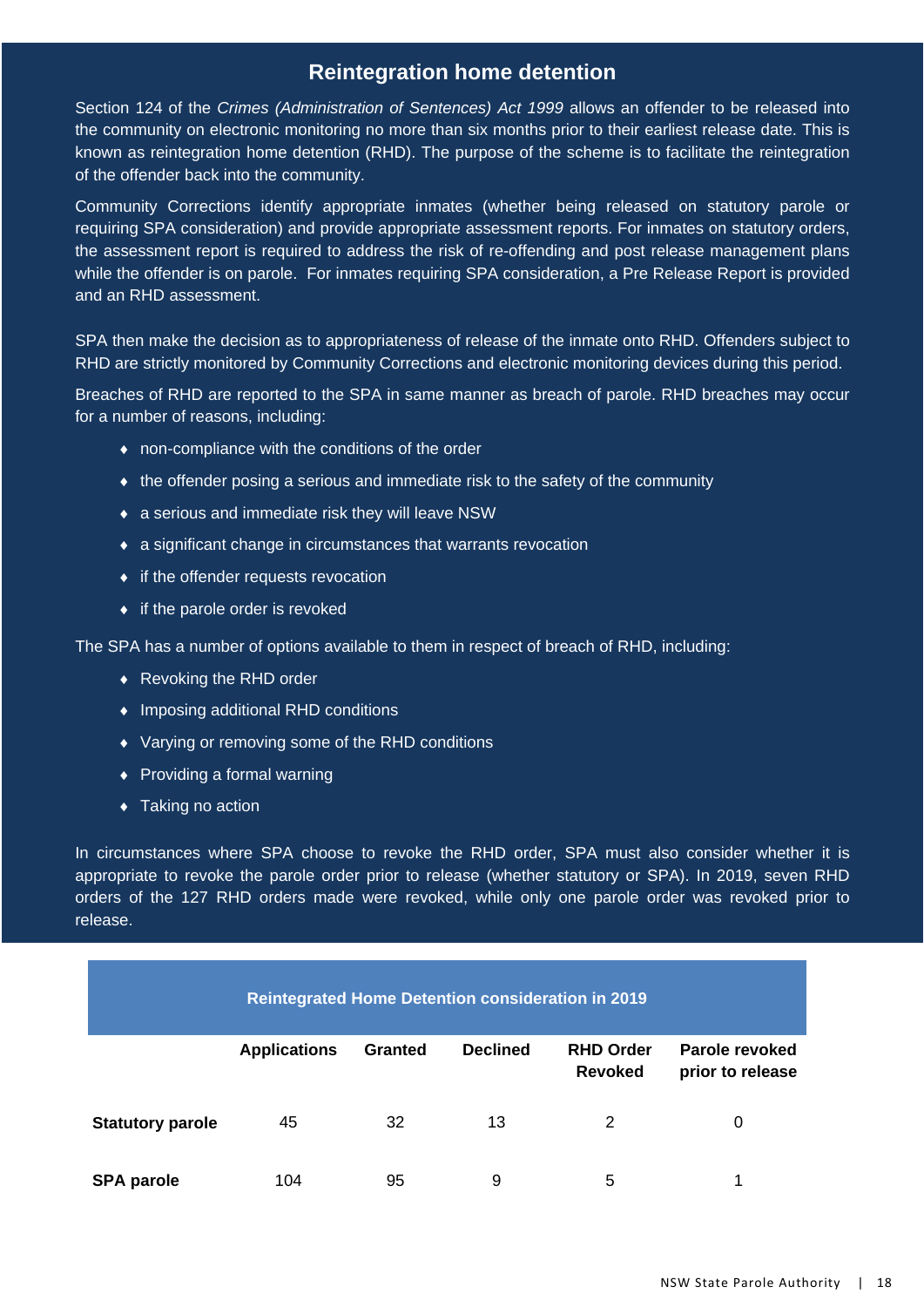#### **Intensive Correction Orders (ICO)**

A separate division of the SPA deals specifically with cases arising from Intensive Correction Orders.

In 2019, the SPA conducted 46 meetings to consider offenders with Intensive Correction Orders.

An Intensive Correction Order (ICO) is a court sentence of two years or less which is served in the community under the strict supervision of Community Corrections. It is the most serious sentence that can be served in the community.

An ICO is only available to eligible offenders, as determined by the legislation. ICOs are not available for offenders convicted of murder, manslaughter, sexual assault, sexual offences against a child, offences involving the discharge of a firearm or terrorism offences.

An ICO is for a fixed period and does not have a nonparole period. ICOs consist of a mandatory supervision/case management component. Courts can also add conditions to an ICO such as home detention, electronic monitoring, curfews, community service work, alcohol and drug abstinence, place restrictions and non-association requirements.

Community Corrections are responsible for the administration of these orders. If an offender does not comply with their order, a report is prepared submitted to the SPA for consideration.

In response to non-compliance, the SPA may revoke the ICO, impose sanctions or issue a letter of warning to the offender.

If an offender's ICO is revoked, the offender returns to custody. 1,774 Intensive Correction Orders were revoked in 2019.

Upon returning to custody, offenders can then apply for reinstatement of their ICO after serving at least one month in custody. The offender must satisfy the SPA that they can successfully complete the remaining period on their ICO and a reinstatement report from Community Corrections may be requested. A total of 469 Intensive Correction Orders were reinstated in 2019.

In some instances the SPA may rescind the revocation of an ICO, for example if further charges are subsequently dropped. This may occur at the scheduled review hearing or beforehand.

| <b>Intensive Correction Orders 2015 - 2019</b> |                |                  |                                        |                                                       |                       |  |
|------------------------------------------------|----------------|------------------|----------------------------------------|-------------------------------------------------------|-----------------------|--|
| Year                                           | <b>Revoked</b> | <b>Rescinded</b> | <b>Reinstatement</b><br><b>Ordered</b> | <b>Reinstatement Conversion to</b><br><b>Declined</b> | <b>Home Detention</b> |  |
| 2015                                           | 443            | 20               | 182                                    | 16                                                    | 7                     |  |
| 2016                                           | 445            | 15               | 214                                    | 13                                                    | 2                     |  |
| 2017                                           | 497            | 26               | 231                                    | 2                                                     | 1                     |  |
| 2018                                           | 618            | 34               | 309                                    | 2                                                     | 1                     |  |
| 2019                                           | 1,774          | 71               | 469                                    | 2                                                     | Not applicable        |  |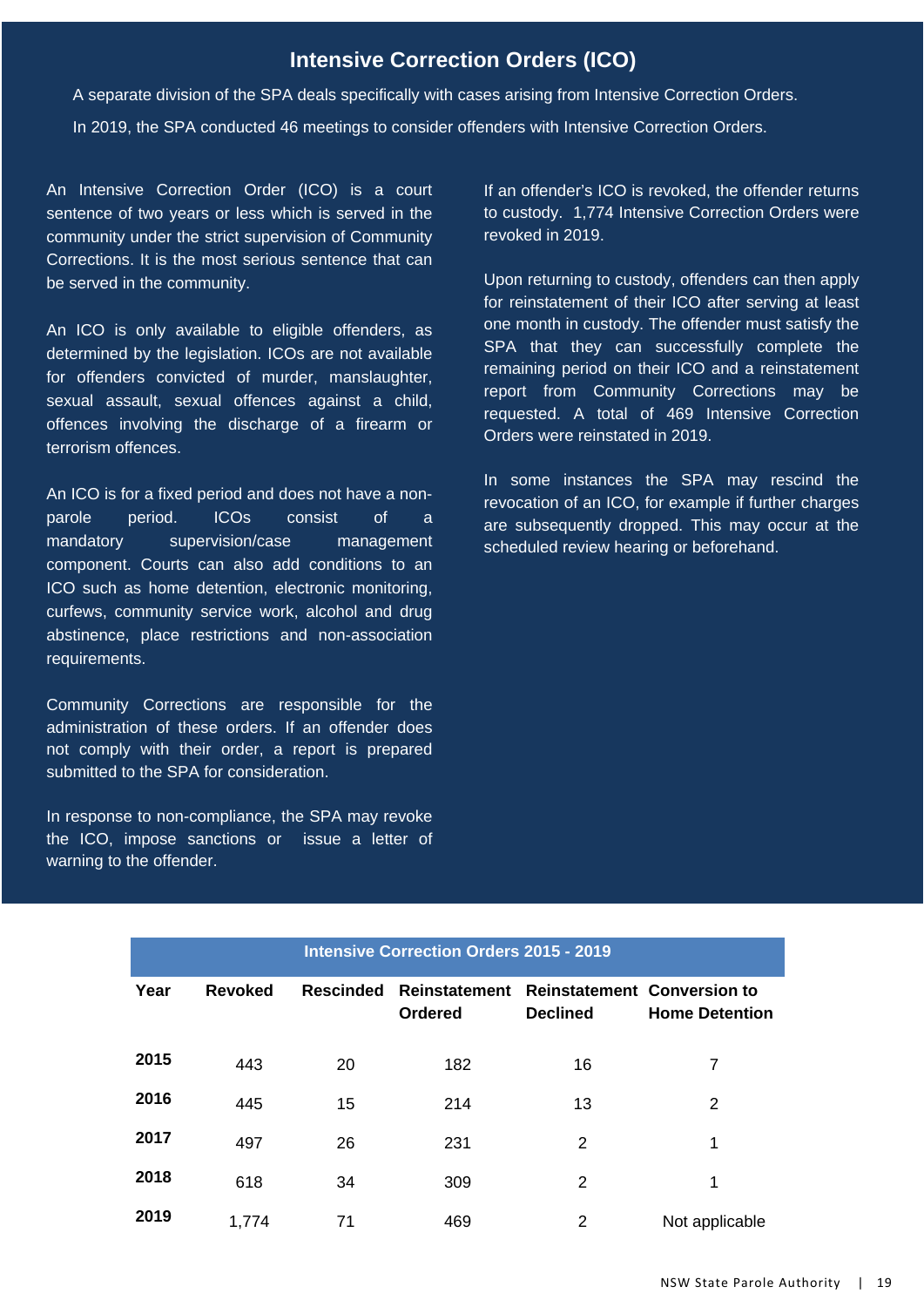# **Membership**

The SPA is constituted under the provisions of Section 183 of the *Crimes (Administration of Sentences) Act, 1999.* At least four of the appointed members must be judicial members; acting or retired magistrates or judges of a New South Wales or Federal Court. At least ten community members are appointed to reflect the community while only two sit at any meeting.

Official members consist of actively serving members of New South Wales Police and Community Corrections, CSNSW.

As of 31 December 2019, there were eight judicial officers, 16 community members and eight official members serving on the SPA.

## **Judicial Officers**

#### **Justice James Wood AO, QC SPA Chairperson 2013 to 2019**

A highly respected Justice of the Supreme Court of NSW for an illustrious 21 years before retiring from the Bench, Justice Wood was appointed the SPA Chairperson in 2013 before stepping down in December 2019.

In a long and distinguished career, he held numerous appointments, among which was Chief Judge of Common Law, Royal Commissioner leading the inquiry into corruption within the New South Wales Police Force and Pedophilia; and Chairperson of the New South Wales Law Reform Commission.

#### **Judge David James Freeman**

A highly regarded solicitor, then barrister before his appointment to the District Court in 1980, Judge Freeman spent 21 distinguished years on the bench before retiring, having spent the final 15 years of his judicial career presiding over criminal matters only. After retirement, he was appointed an Acting District Court Judge and in 2013 an Acting Supreme Court Judge. Judge Freeman brings to the SPA considerable experience in the field of criminal law. Judge Freeman was appointed as Alternate Chairperson of the SPA on 15 December 2013 and was re-appointed on 15 December 2016.

#### **The Honourable Graham Russell Barr, QC**

Justice Barr was a renowned Deputy Senior Crown Prosecutor and Deputy Crown Advocate before his appointment to the Supreme Court of NSW. Following his retirement from that office in 2009, he was appointed as Acting Judge and in 2013, Inspector of the New South Wales Crime Commission. Justice Barr was first appointed as a Judicial Member of the SPA on 17 December 2014.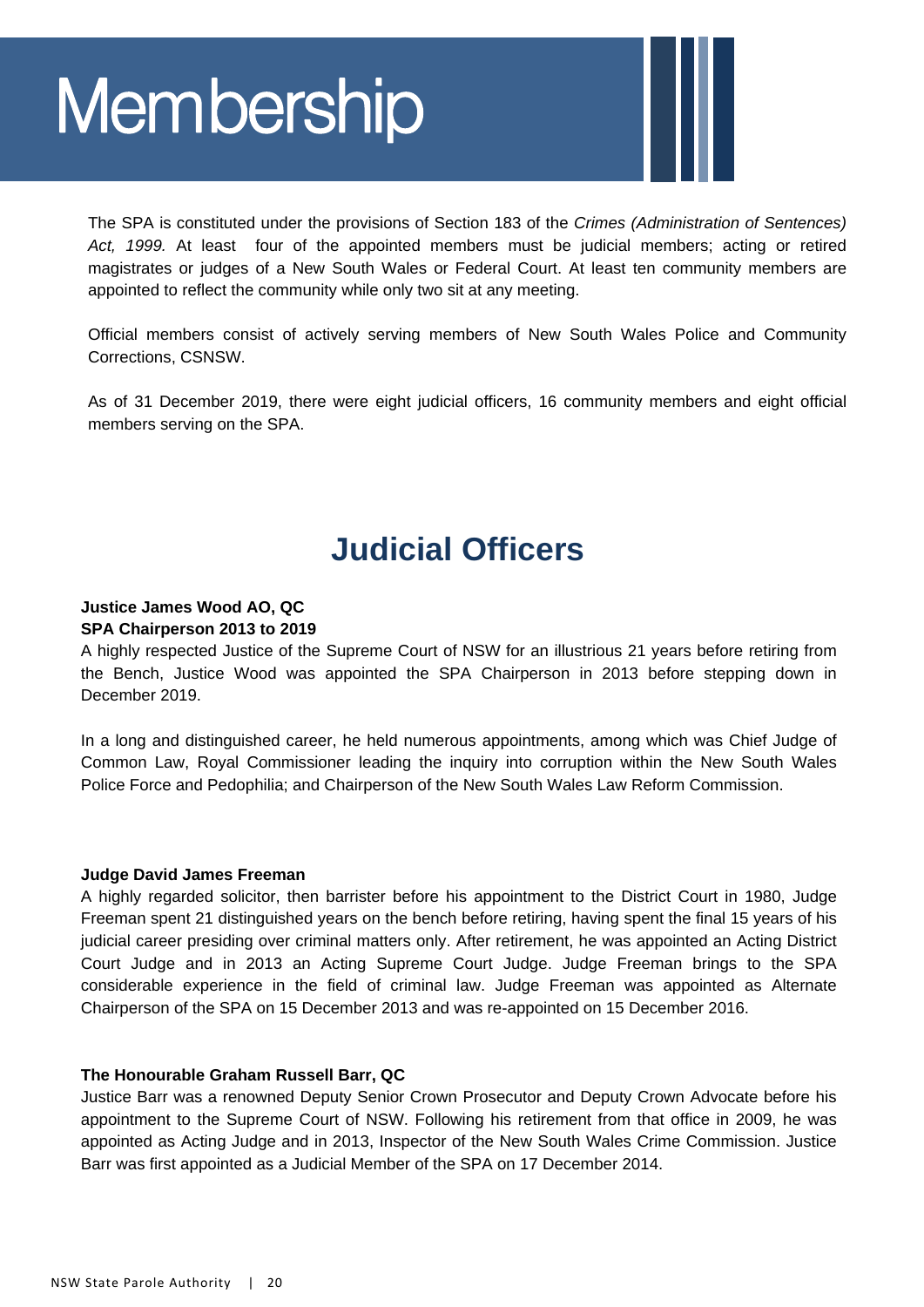## **Judicial Officers continued...**

#### **Judge Colin Charteris SC**

An Acting Judge of the NSW District Court he was formerly a Prosecutor and Defense Counsel appearing in many significant criminal trials across all NSW Court jurisdictions. Since his appointment to the bench in 2003, he has presided over criminal and civil trials in Sydney, as well as 26 regional NSW District Courts. He was appointed to the SPA in June 2018.

**Mr John Bailey** was appointed Acting Local Court Magistrate in 2008, sitting in the metropolitan and country circuits. Previously a Public Solicitor in the Criminal Indictable Section and a Local Magistrate from 1985-1996, he dealt with criminal and civil matters. Mr Bailey is the Proper Officer and member of the Board of the Australian charity, *The East African Fund Inc*., which has built a school in Tanzania to educate those less fortunate. Mr Bailey was appointed as a Judicial Member of the SPA on 23 November 2016.

**Mr Shaughan McCosker** was admitted as a solicitor in December 1988. Holding several Senior Management positions within the Local Courts, he was then appointed Acting Magistrate in May 1994, sitting at metropolitan and country locations. In 1995 he was appointed Magistrate of the Local Court of New South Wales attached to the Armidale and Taree circuit. Mr McCosker was appointed as a Judicial Member of the SPA on 23 November 2016.

**Mr Ian Duncan McRae** a Senior Managing partner of Farelle Goode and McRae Solicitors until his appointment as a Magistrate in 1988. Mr McRae was the Home Fund Commissioner (NSW) from 1994-1997, a Senior Fellow of Corporate Directors Association of Australia Ltd in 1996, a Senior Coordinating Magistrate in the Western Suburbs Local Court from 2002-2011 and was a previous Judicial Member of the NSW Racing Tribunal. Mr McRae was appointed as a Judicial Member of the SPA on 23 November 2016.

**Mr Allan Moore** was appointed a Magistrate in 1989 before retiring in December 2010. Mr Moore was Magistrate at Central Local Court for a period of 11 years presiding over the most serious of offences committed in the state of NSW. In February 2011, he was appointed as a Tribunal Member with the Victims Compensation Tribunal. Mr Moore was first appointed as a Judicial Member of the SPA on 14 March 2012.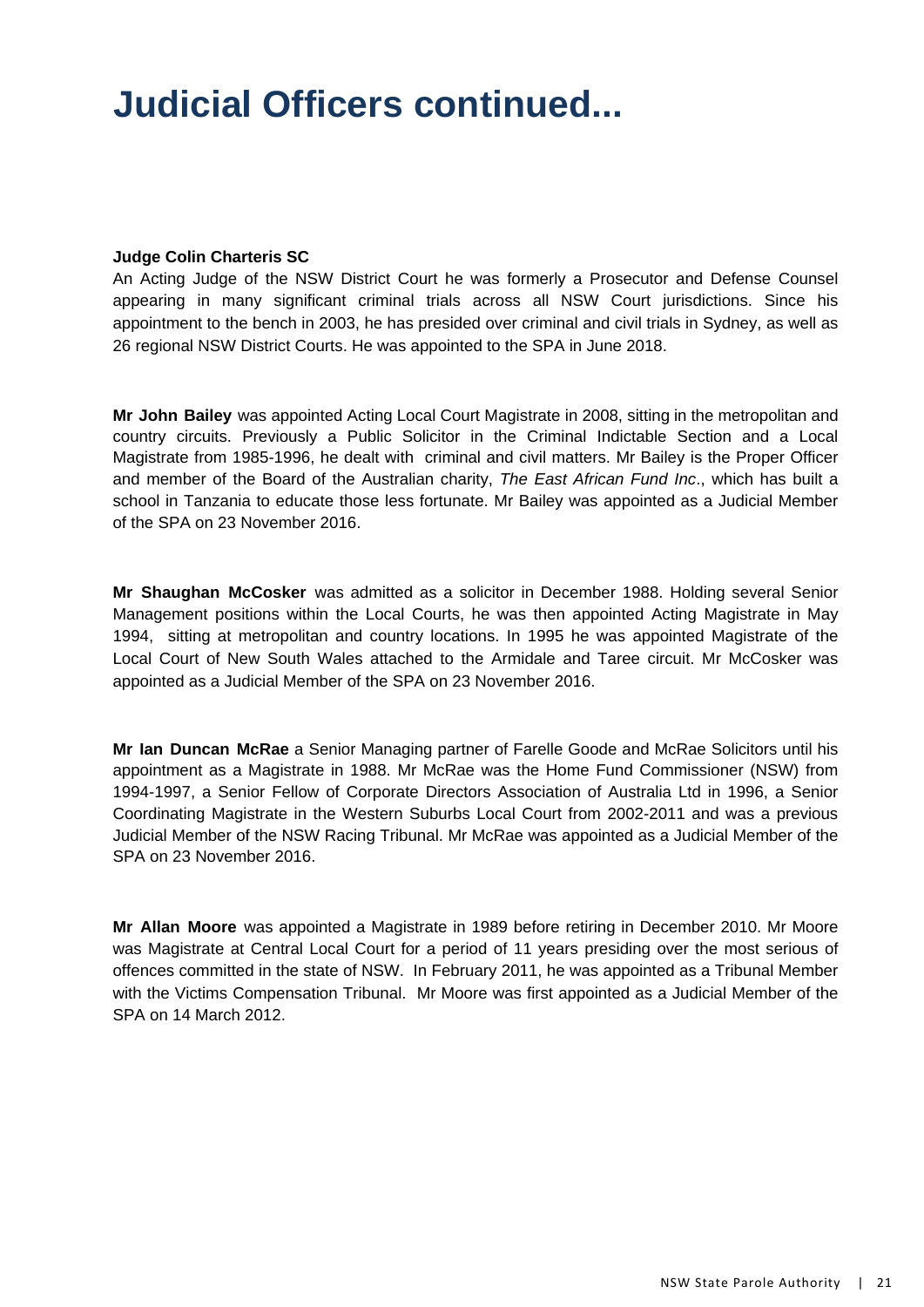## **Community Members**

**Jay Bacik,** a retired Christian Minister who has held several leadership positions with a number of charities including Sydney City Mission Foundation. He has more than 35 years experience in broadcasting and radio and regularly hosts late night talkback on radio 2GB. Mr Bacik was appointed in December 2018

**Robert Cosman** retired as the Director and Secretary of the NSW State Parole Authority in 2016 after completing 20 years of service in NSW Corrective Services. He was previously with NSW Youth and Community Services for 12 years working with juvenile offenders. He also represented the Probation and Parole Service, now Community Corrections, as the representative to the then Parole Board. Mr Cosman was appointed on 16 March 2016.

**Ms Peta Drake** has an LLB from the University of WA and an LLM from the University of Sydney. She worked for some 20 years as a solicitor in private practice and in-house at energy companies in Sydney and London. After a period of maternity leave, Peta established a retail home textiles brand in Australia. In 2012 she was appointed to the NSW Administrative Decisions Tribunal. Ms Drake has also volunteered for the Australian Red Cross' Immigration Detention Monitoring Program. Ms Drake was first appointed to the SPA on 20 October 2015.

**Wayne Gleeson** retired from the NSW Department of Education in 2016. He commenced his teaching career in 1978 after attaining a Bachelor of Commerce (Economics) and a Diploma of Education from the University of NSW. He has held several key teaching positionsat Riverside Girls High School, Liverpool Girls High School and Deputy Principal at Bass High School and Woolooware High School. He was the driving force behind the implementation of Legal Studies as part of the Higher School Certificate in 1991. He was awarded the first Professional Teachers Council Outstanding Service Award for Legal Education in 2007. Mr Gleeson was appointed on 25 October 2018.

**Rod Harvey APM** retired from the NSW Police in August 2001 at the rank of Detective Chief Superintendent after 35 years' service, the majority of which was devoted to the investigation of major crime and the management of major investigations. In recognition of his service to policing he received the Australian Police Medal, the National Police Service Medal, the NSW Police Medal, and the National Medal, along with several commendations. Since retiring as a police officer he has undertaken a range of consultancies and investigations, including engagements with Corrective Services NSW and the NSW Police Force. Mr Harvey was first appointed to the SPA in 2012.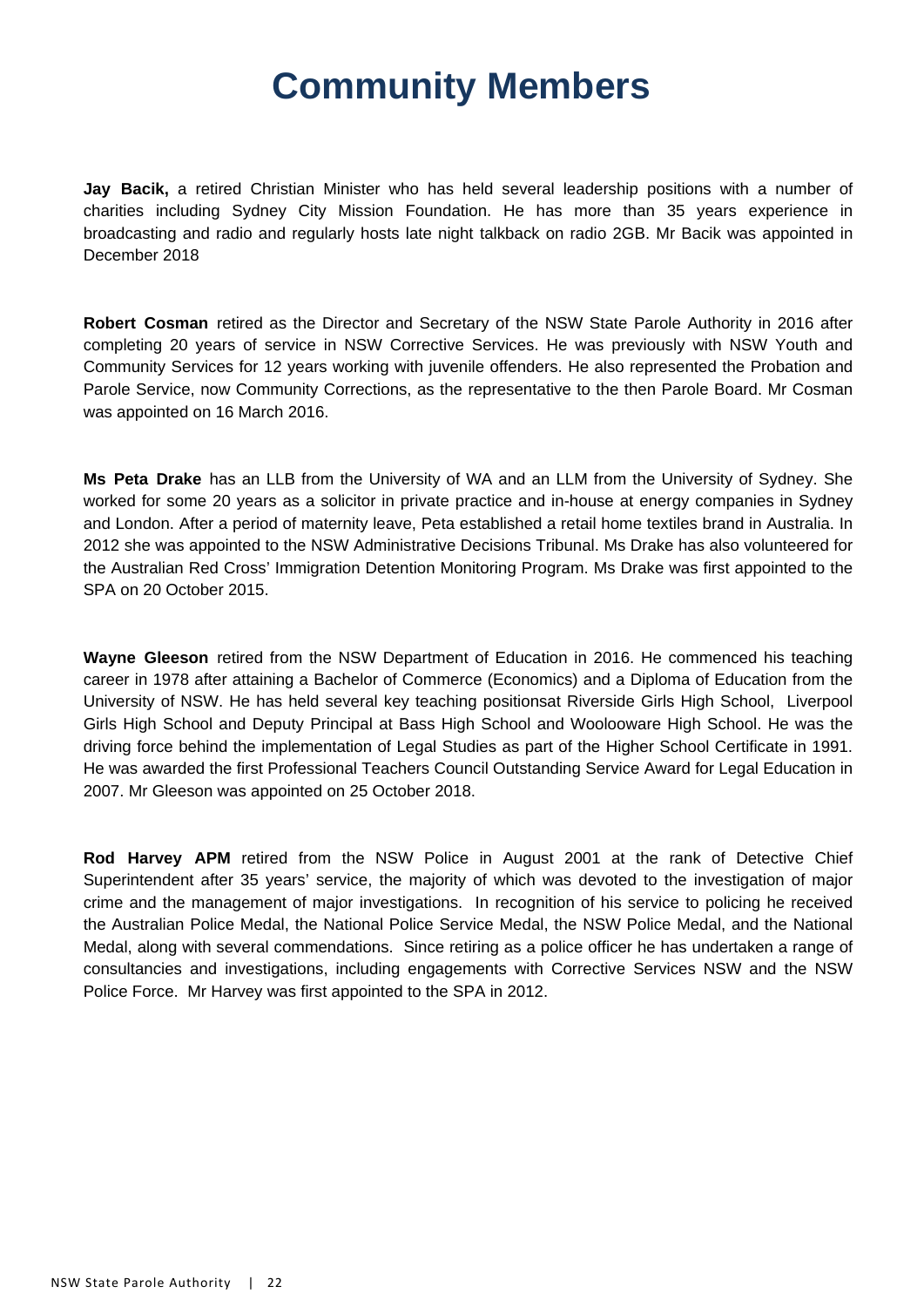# **Community Members continued...**

**Stuart Hemmings FACE, GAICD, JP** has a background as a secondary school teacher of agriculture and science. Mr Hemmings is a non-executive Director of the Primary Industries Education Foundation Australia and also works part-time as an education consultant (including an Associate role with Cambridge Education). Prior to this he held a number of senior positions in the NSW Department of Education in both rural and metropolitan settings, most recently as Director of Policy, Planning and Reporting in the NSW Public Schools portfolio. He has also worked extensively for the NSW Board of Studies. He is a member of the Australian College of Educators and was awarded Fellowship of the College in 2014. Mr Hemmings was appointed in October 2015.

**Martha Jabour** is Executive Director, Homicide Victims Support Group (Aust.) Inc., a position she has held since 1993. Her interests are to further promote the rights and needs of family members of homicide, especially children. Ms Jabour represents the community and family members of homicide of homicide on a range of committees and boards. Other areas of special focus are on crime prevention, particularly in the areas of domestic violence, mental health and juvenile justice. Ms Jabour was first appointed to the SPA in October 2006.

**Karen Lindley** has been Managing Director of Karen Lindley Pty Ltd for more than 35 years. She runs a boutique business marketing Australian opals internationally. Ms Lindley holds a Diploma in Gemology and currently holds a Fellowship in the Gemological Association of Australia. She has developed advocacy streams for victims of historical sexual assaults to seek justice resulting in the creation of the Purple Angel Society. Ms Lindley has held appointments in the NSW Government "Women in Business" Program as a mentor, a Minister for Small Business to the Board of Small Business Development Corporation and Women's Mentor Program for Australian Institute of Management. Ms Lindley was appointed on 21 December 2018

**Peter Lucas** is a Chartered Accountant, Chartered Secretary, and Fellow of the Australian Institute of Company Directors. Since semi-retiring he has undertaken environmental, operational and financial risk management activities as an Independent Chair or member of several Audit & Risk Committees for NSW Government entities, and for a Not-for-Profit charity involved in food security for less privileged Australians. He is a Justice of the Peace in NSW, holds a Bachelor of Commence from the University of New South Wales and has held senior financial roles in private sector Merchant Banks, Financial institutions and within the NSW Public Sector. Mr Lucas was appointed on 25 October 2018**.** 

**Frank Mennilli APM** retired from the New South Wales Police Force (NSWPF) in 2018 at the rank of Assistant Commissioner after 41 years of service. His policing career focused on Criminal investigation before he moved into senior management, having spent the last 12 years as the Region Commander for the South West Metropolitan Region and the NSWPF's Corporate spokesperson for Custody and Corrections. In recognition of his policing service, he was the recipient of the Australian Police Medal, the National Police Service Medal, the NSW Police Medal, along with numerous citations and commendations. Mr Mennilli was appointed on 21 December 2018.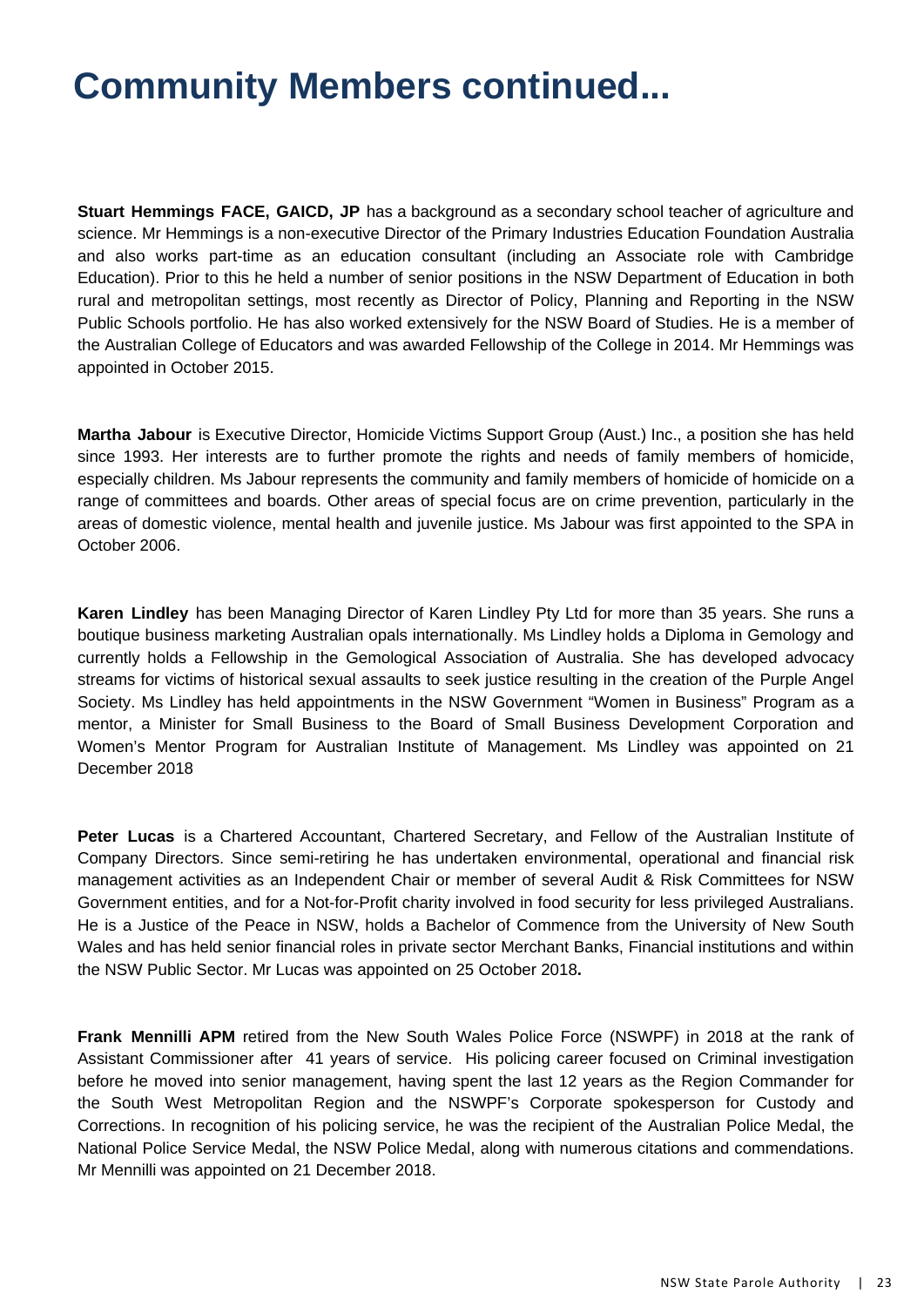# **Community Members continued...**

**Catriona McComish** is the Director of Firefinch Consulting which provides clinical, forensic and organisational psychology services to public sector agencies, training groups and NGOs. She previously worked for 30 years in public sector education, health and justice services developing and leading the delivery of mental health and behaviour change policy and programs in WA and NSW. Additionally, she has held appointments in the university sector in psychology and criminology research and teaching. She finished her public sector employment in 2006 as Senior Assistant Commissioner Community Offender Services in Corrective Services NSW. Ms McComish was first appointed in January 2013.

**Donald McDonald AC, AO**, has a distinguished career in the Arts, including being the Chief Executive of Opera Australia (1987-1996), General Manager of Sydney Theatre Company (1980-1986) and earlier of Musica Viva Australia. The Chairman of the ABC for from 1996-2006, he then commenced a six year appointment as Director of the Australian Classification Board in 2007. Mr McDonald was a director of Sydney Organising Committee of the Olympic Games and previously of the Sydney Olympic Bid; Chairman of the Constitutional Centenary Foundation; a Fellow of the Senate of the University of Sydney; a director of University of New South Wales Foundation; a Visiting Fellow of the University of Edinburgh; Chairman of The Australiana Fund for 12 years until 2017. Mr McDonald was appointed on 21 December 2018.

**Andrew Nattress** began his career as a police officer in the United Kingdom before joining the Royal Hong Kong Police Force as an Inspector, then as investigator with the Hong Kong Independent Commission Against Correction (ICAC) before his departure in 1987 as a Chief Investigator with ICAC. Mr Nattress moved to Australia to join the then National Crime Authority as an Assistant Director in charge of the fledgling telecommunications interception branch. Subsequently appointed the National Director of Intelligence he left in 1996 to join the newly created New South Wales Police Integrity Commission as the Director of Operations. On retirement in 2013, he was an Assistant Commissioner and Director of Operations of the Police Integrity Commission. Mr Nattress was appointed in 2014.

**Donald Sword** works for an inner-city homeless service and teaches at the Sydney Institute of TAFE. On behalf of the NSW Ombudsman, he delivers training services to state and federal agencies and nongovernment organisations. He has served as an Official Community Visitor appointed by the Minister for Disability Services, and as an Official Visitor to the hospital at Long Bay Correctional Centre. He is a member of the NSW Civil and Administrative Tribunal (Guardianship Division), the NSW Legal Aid Review Committee, and the Justice Disability Advisory Council. Mr Sword was first appointed on 20 October 2015.

**Lloyd Walker** a legendary indigenous Wallaby great, he was formerly the Acting Coordinator for the Aboriginal Corporation for Homeless and Rehabilitation Community Services and has been an Official Visitor for Lithgow Correctional Centre. In December 2013, he was appointed as a Community Member of the Serious Young Offenders Review Panel. Mr Walker was appointed on 1 July 2000 and has been reappointed for successive years.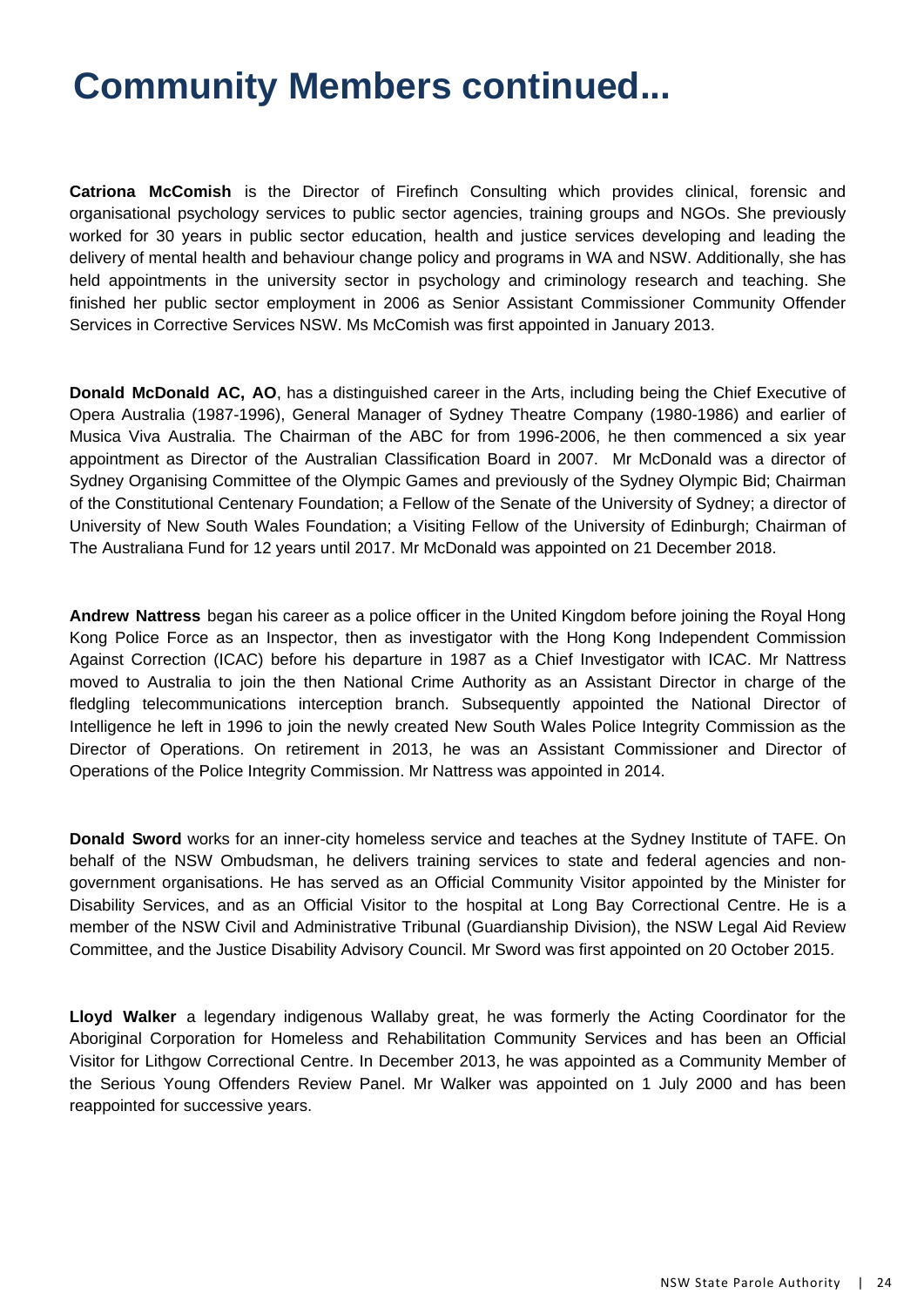# **Community Members continued...**

**Mr Peter Walsh APM** was formerly the Senior Assistant Commissioner of the NSW Police Force after 38 years within the Force. Awarded both the Centenary Medal in 2000 for Service to the Community and the Australian Police Medal in 1996 for distinguished police service, he completed the majority of his service throughout country NSW. Mr Walsh was appointed to the SPA on 17 January 2005 and was reappointed on 17 January 2008, 17 January 2011, 22 January 2014 and 26 February 2017.

## **Official Members**

#### **Community Corrections Representatives**

Ms Joanne Moore was appointed as a Community Corrections Representative on 24 May 2018.

Ms Ingrid Pedersen was appointed as a Community Corrections Representative on 28 May 2018.

Ms Amy Ticehurst was appointed as a Community Corrections Representative on 2 July 2018

Mr Luke Easterbrook, Ms Christie Lanza, Ms Sarah Gilmour, Mr Liam McOnie and Mr David Walsh acted as deputies during leave by official appointees.

#### **Police Representatives**

Chief Inspector Hamed Baqaie. Senior Sergeant Pettina Anderson, Detective Sergeant Jason Wills, Sergeant Joanne Sinclair and Sergeant Kathleen Kelly are the appointed Police Representatives. Senior Constable Kelly Green acted as the deputy during leave by the police representatives.

## **Secretary**

Ms Amy Manuell Director and Secretary

Ms Elizabeth Leafe Deputy Director and Assistant Secretary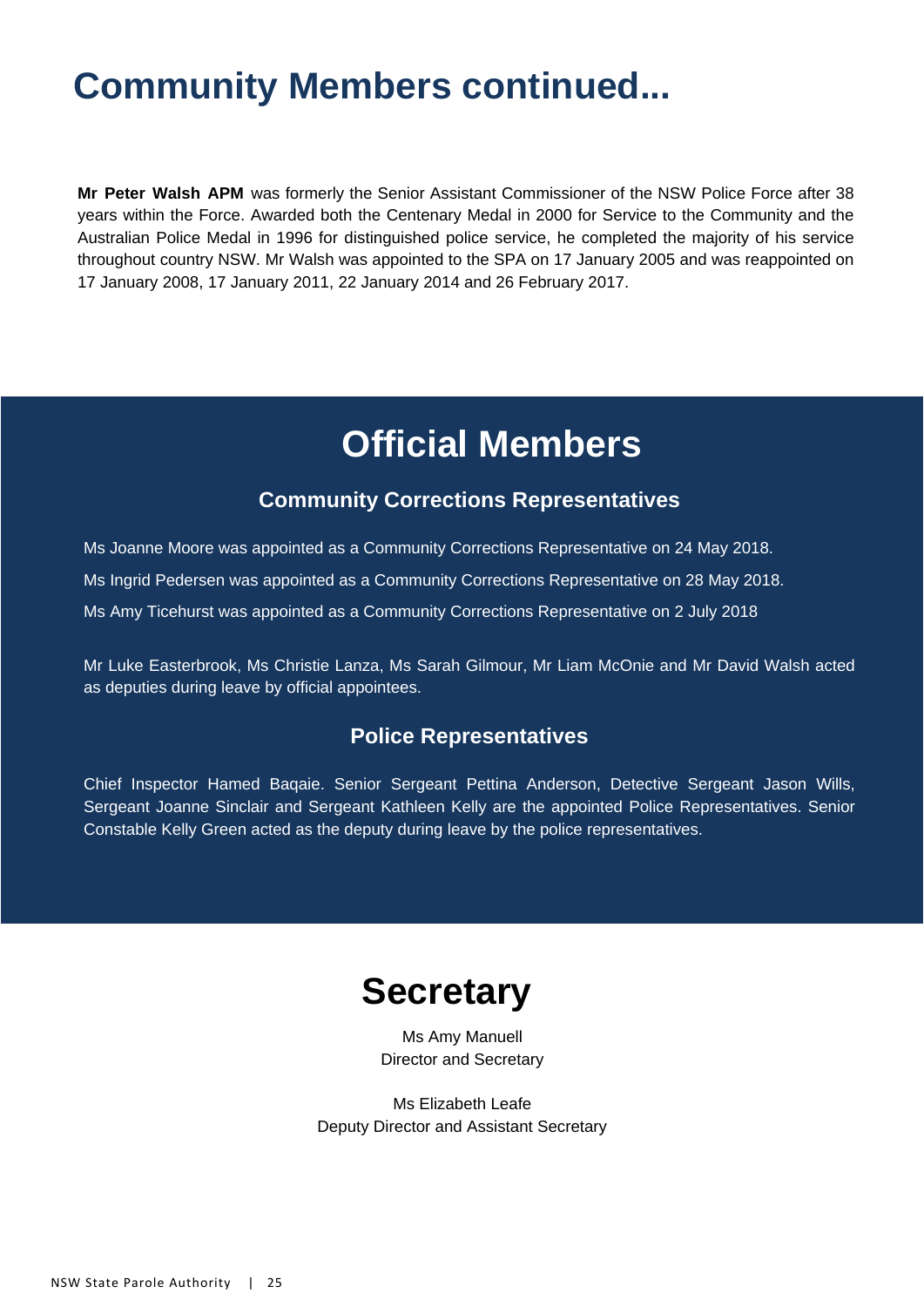## **The Secretariat**

**The SPA would not function without the hard work of the Secretariat. Staffed by officers from CSNSW, the Secretariat is made up of four interdependent teams; the Submissions, Reviews, Intensive Corrections Order and Administrative Support Teams.** 

**Support Team -** consists of six officers and a Senior Administration Officer that provide administrative support to the Secretariat, led by the Team Leader in Administration. This team is responsible for duties such as data entry into OIMS, preparation of agendas for SPA members, coordination of JustConnect, preparing requests for psychological and psychiatric reports and the preparation of documents to be forwarded to offenders and their legal representatives.

**Submissions Team -** consists of submissions officers and a senior administration officer who are led by the team leader. Together, they are responsible for the preparation and collation of all matters that go before the closed meetings. This preparation includes a wide range of tasks from requesting criminal histories, police facts and judge's sentencing remarks to coordinating the submission of reports from Community Corrections Officers. Upon receipt of all necessary documents for an offender's case, they are filed electronically for distribution to the Parole Authority members for their weekly reading. Submissions Officers are also responsible for the preparation of warrants, orders, memorandums and correspondence.

Much like the Submissions Team, the **Reviews Team** consists of reviews officers and a senior administration officer who are led by their team leader. The Reviews Team is responsible for the preparation and collation of all matters that go before the public review hearings at court. Each Review Officer is responsible for a particular day of the week. Preparation includes coordinating submission of updated reports, filing reports electronically, ensuring appropriate people are available to give evidence on the day (offenders, legal representatives or Community Corrections Officers) and the smooth running of the court hearing. Review Officers are also responsible for the preparation of warrants, orders, memorandums and correspondence.

The **Intensive Correction Orders (ICO) Team** consists of officers and a senior administration officer who are led by their team leader. Together, they are responsible for the preparation and collation of all ICO matters. This preparation includes a wide range of tasks from requesting criminal histories, police facts and judge's sentencing remarks to coordinating the submission of reports from Community Corrections Officers. Upon receipt of all necessary documents for an offender's case, they are filed electronically for distribution to the Parole Authority members for reading. The ICO team are also responsible for the preparation of warrants, orders, memorandums and correspondence. Given review hearings also occur for ICO matters, this team is responsible for the preparation and collation of all matters that go before the public review hearings at court each Wednesday. Preparation includes coordinating the submission of updated reports, filing reports electronically, ensuring appropriate people are available to give evidence on the day (offenders, legal representatives or Community Corrections Officers) and the smooth running of the court hearing.

The Parole Authority also has a Media Officer, responsible for communication and media matters, along with a Principal Project Officer who is responsible for the completion and administration of projects related to the Parole Authority and acts as a conduit between the Authority and a number of external and internal agencies.